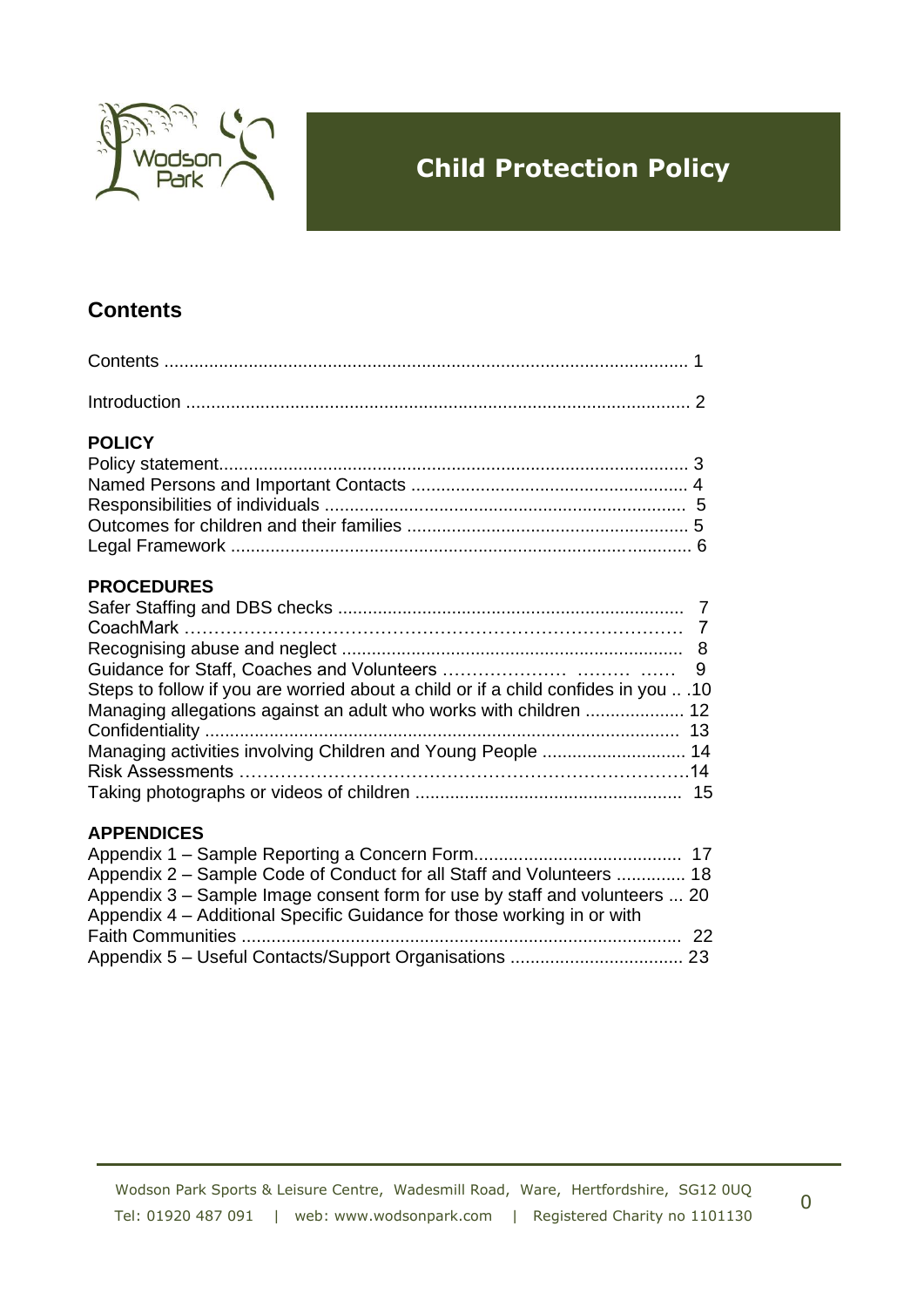# **Child Protection Policy**

### **Introduction**

Wodson Park believes that it is always unacceptable for a child or young person to experience abuse of any kind, and recognises its responsibility to safeguard the welfare of all children and young people, by a commitment to Good Practice, which protects them.

This policy applies to all volunteers and anyone working on behalf of Wodson Park. It shows a commitment to protecting and safeguarding children against potential or actual harm. It fully accepts and promotes the principle enshrined in the Children Act 1989 that the welfare of the child is paramount.

The policy also demonstrates a commitment to working with statutory bodies, voluntary agencies and other organisations to promote the safety and welfare of children, and acting promptly whenever a concern is raised about a child or about the behaviour of an adult.

Wodson Park will work with the appropriate statutory bodies when an investigation into abuse is necessary.

We will endeavour to safeguard children and young people by:

- valuing them, listening to and respecting them;
- adopting child protection guidelines through procedures and a code of conduct for staff and volunteers;
- recruiting staff and volunteers safely, ensuring all necessary checks are made;
- sharing information about child protection and good practice with children, parents, carers, staff and volunteers;
- sharing information about concerns with agencies who need to know, and involving parents and children appropriately;
- providing effective management for staff and volunteers though supervision, support and training; and,
- reviewing our policy and good practice annually.

Wodson Park will endeavour to safeguard the children who attend activities we fund, organise or facilitate by following these procedures if a concern is raised about a child's welfare.

The definition of a child for the purpose of this document is anyone under the age of 18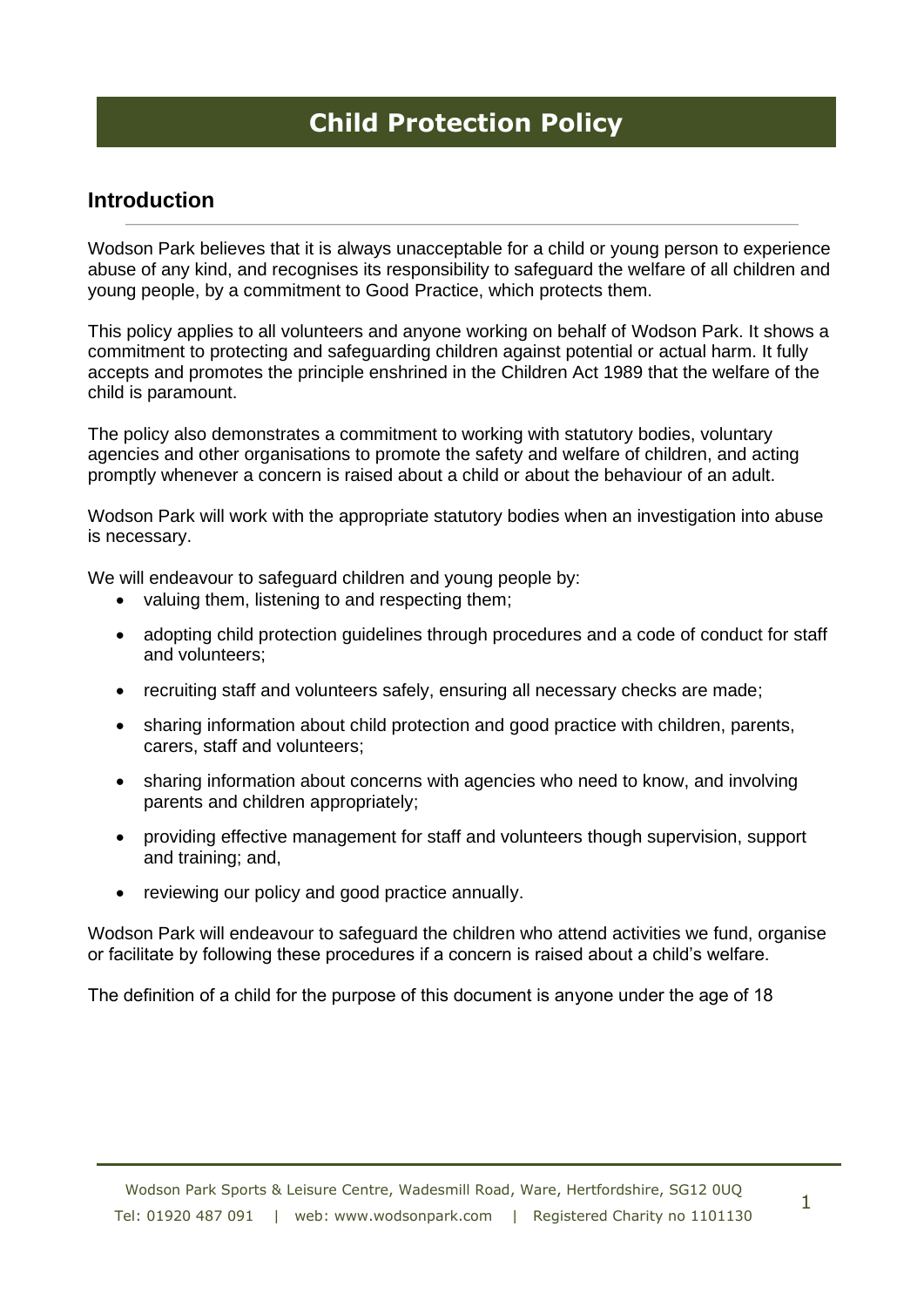Wodson Park acknowledges the duty of care to safeguard and promote the welfare of children and is committed to ensuring safeguarding practice reflects statutory responsibilities, government guidance and complies with best practice.

The policy recognises that the welfare and interests of children are paramount in all circumstances. It aims to ensure that (regardless of age, gender, religion or beliefs, ethnicity, disability, sexual orientation or socioeconomic background) all children:

- have a positive and enjoyable experience of sport and physical activity in a safe and child-centred environment;
- are protected from abuse whilst participating in sport and physical activity.

Wodson Park acknowledges that some children, including disabled children and young people or those from ethnic minority communities, can be particularly vulnerable to abuse. We accept the responsibility to take reasonable and appropriate steps to ensure their welfare.

As part of our safeguarding policy, Wodson Park will:

- promote and prioritise the safety and wellbeing of children and young people;
- ensure everyone understands their roles and responsibilities in respect of safeguarding and is provided with appropriate learning opportunities to recognise, identify and respond to signs of abuse, neglect and other safeguarding concerns relating to children and young people;
- ensure appropriate action is taken in the event of incidents/concerns of abuse and support is provided to individual(s) who raise or disclose the concern;
- ensure that confidential, detailed and accurate records of all safeguarding concerns are maintained and securely stored;
- prevent the employment/deployment of unsuitable individuals; and
- ensure robust safeguarding arrangements and procedures are in operation.

The policy and procedures will be widely promoted and are mandatory for everyone working at Wodson Park. Failure to comply with the policy and procedures will be addressed without delay and may ultimately result in disciplinary procedures or exclusion from the facilities.

The policy will be reviewed every three years, or in the following circumstances:

- changes in legislation and/or government guidance;
- as required by the Local Safeguarding Children Board:
- as a result of any other significant change or event.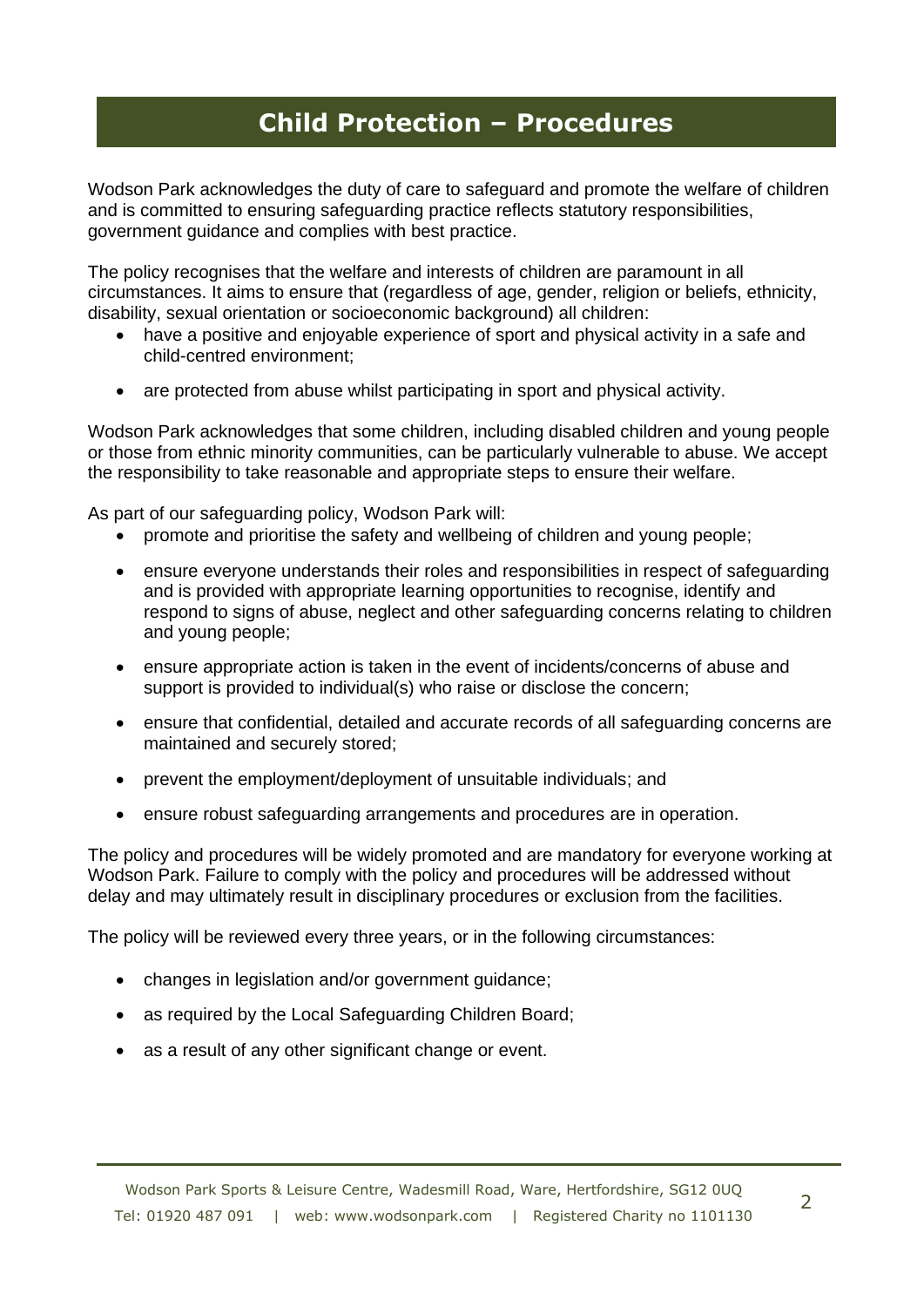### **Named Persons and Important Contacts**

Wodson Park has an appointed individual who is responsible for dealing with any safeguarding concerns. In their absence, a deputy will always be available for anyone to consult with.

The Named Persons for child protection within Wodson Park are:

| <b>Named Person for Safeguarding</b> | <b>Chloe Gilbert</b> |
|--------------------------------------|----------------------|
| Work telephone number:               | 01920 487091         |
| <b>Emergency contact no:</b>         | 07590 350452         |
| Deputy: Name of contact person       | Liam Archer          |
| Work telephone number:               | 01920 487091         |
| <b>Emergency contact no:</b>         | 0778 8620957         |

## **Other Key Contacts:**

| <b>Children's Services</b> | 0300 123 4043 (including out of hours)     |
|----------------------------|--------------------------------------------|
| <b>Police (CAIU)</b>       | 0845 33 00 222<br>(or in an emergency 999) |
| <b>NSPCC</b>               | 0808 800 5000                              |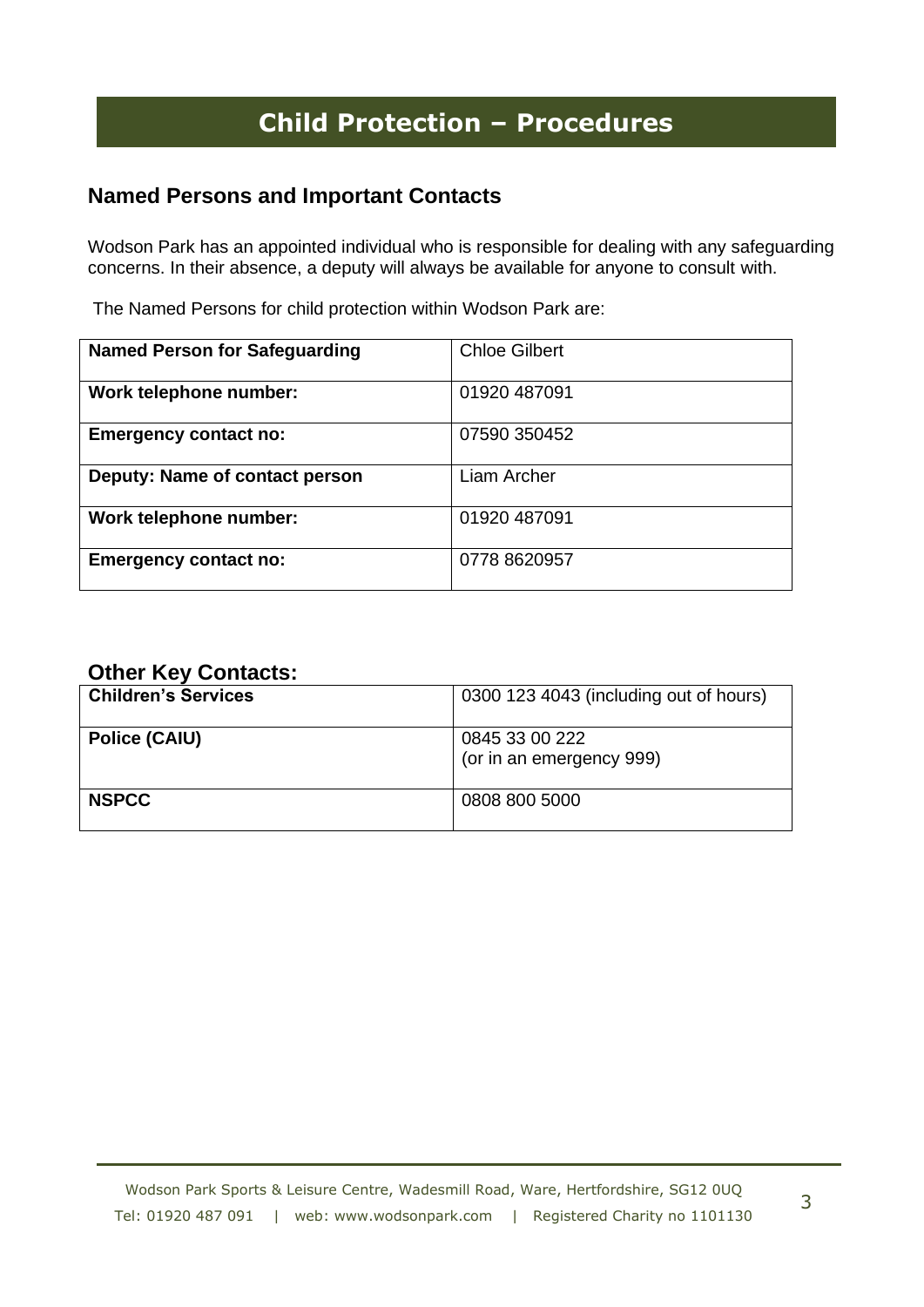### **Responsibilities of individuals**

The Executive Board and Trustees of Wodson Park are to:

- ensure all staff, hirers, clubs, organisations and volunteers understand this policy and procedure;
- offer opportunities to undertake appropriate safeguarding training and refresher training;
- ensure that the policy and procedure is adhered to and undertake regular compliance audits;
- ensure that a whistleblowing policy is developed, agreed and communicated.

In addition, staff, hirers, clubs, organisations and volunteers are to:

- understand and apply this policy and procedure in their activities;
- identify opportunities and undertake appropriate training to support volunteers and coaches in their role;
- act appropriately at all times and be able to challenge inappropriate behaviour in others;
- be able to recognise harm; and,
- know how to report any concerns in a timely and appropriate way.

The role and responsibilities of the Named Person(s) are:

- to ensure that anyone working with children in a voluntary capacity are aware of what they should do and who they should go to if they are concerned that a child/young person may be subject to abuse or neglect;
- to ensure that any concerns about a child/young person are acted on, clearly recorded, referred on where necessary and followed up to ensure the issues are addressed; and,
- to record any reported incidents in relation to a child/young person or vulnerable adult or breach of safeguarding policies and procedures. This record will be kept in a secure place and its contents will be confidential.

### **Outcomes for children and their families**

In developing this policy, Wodson Park intends that it will promote the welfare of children and young people attending and taking part in sport and physical activity.

Children and young people and their parents/carers can be assured that Wodson Park takes their welfare seriously and wants them to enjoy the activities in a safe and secure environment.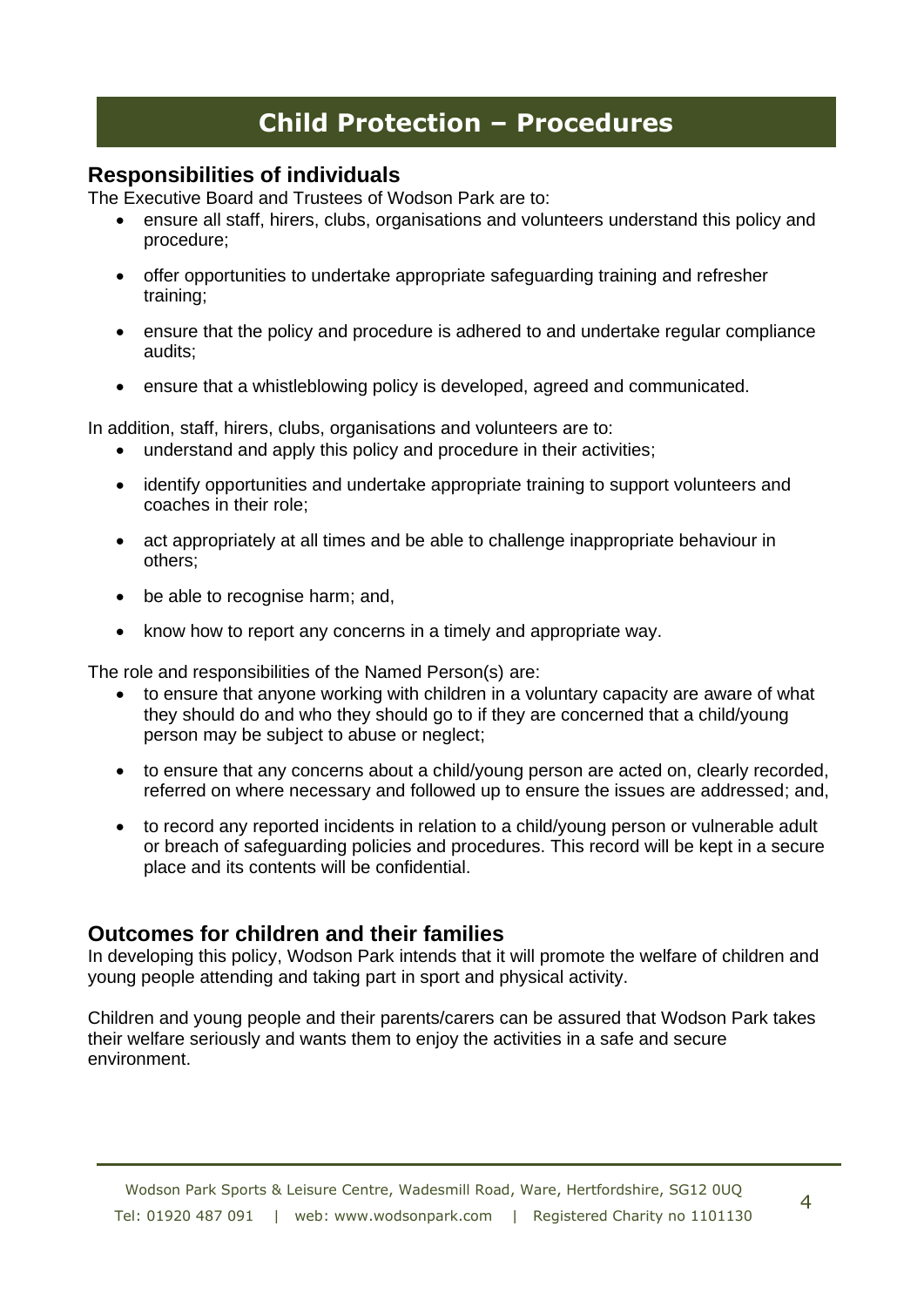### **Legal Framework**

The Children Act 1989 sets out that the child's welfare is paramount and safeguarding and promoting it is the priority.

The Children Act 2004 set out a duty on local authorities to work closely with those providing services to children and young people.

Working Together to Safeguard Children 2015 sets out how organisations and individuals should work together to safeguard and promote the welfare of children and young people in accordance with the Children Act 1989 and the Children Act 2004.

It is important that all practitioners working to safeguard children and young people understand fully their responsibilities and duties as set out in primary legislation and associated regulations and guidance.

The UN Convention on the Rights of the Child sets out key principles which are enshrined within these acts and the statutory guidance. From 15 January 1992, when the treaty came into force, every child in the UK has been entitled to over 40 specific rights. These include:

- the right to life, survival and development;
- the right to have their views respected, and to have their best interests considered at all times;
- the right to a name and nationality, freedom of expression, and access to information concerning them;
- the right to live in a family environment or alternative care, and to have contact with both parents wherever possible;
- health and welfare rights, including rights for disabled children, the right to health and health care, and social security;
- the right to education, leisure, culture and the arts;
- special protection for refugee children, children in the juvenile justice system, children deprived of their liberty and children suffering economic, sexual or other forms of exploitation.

#### **The rights included in the convention apply to all children and young people, with no exceptions.**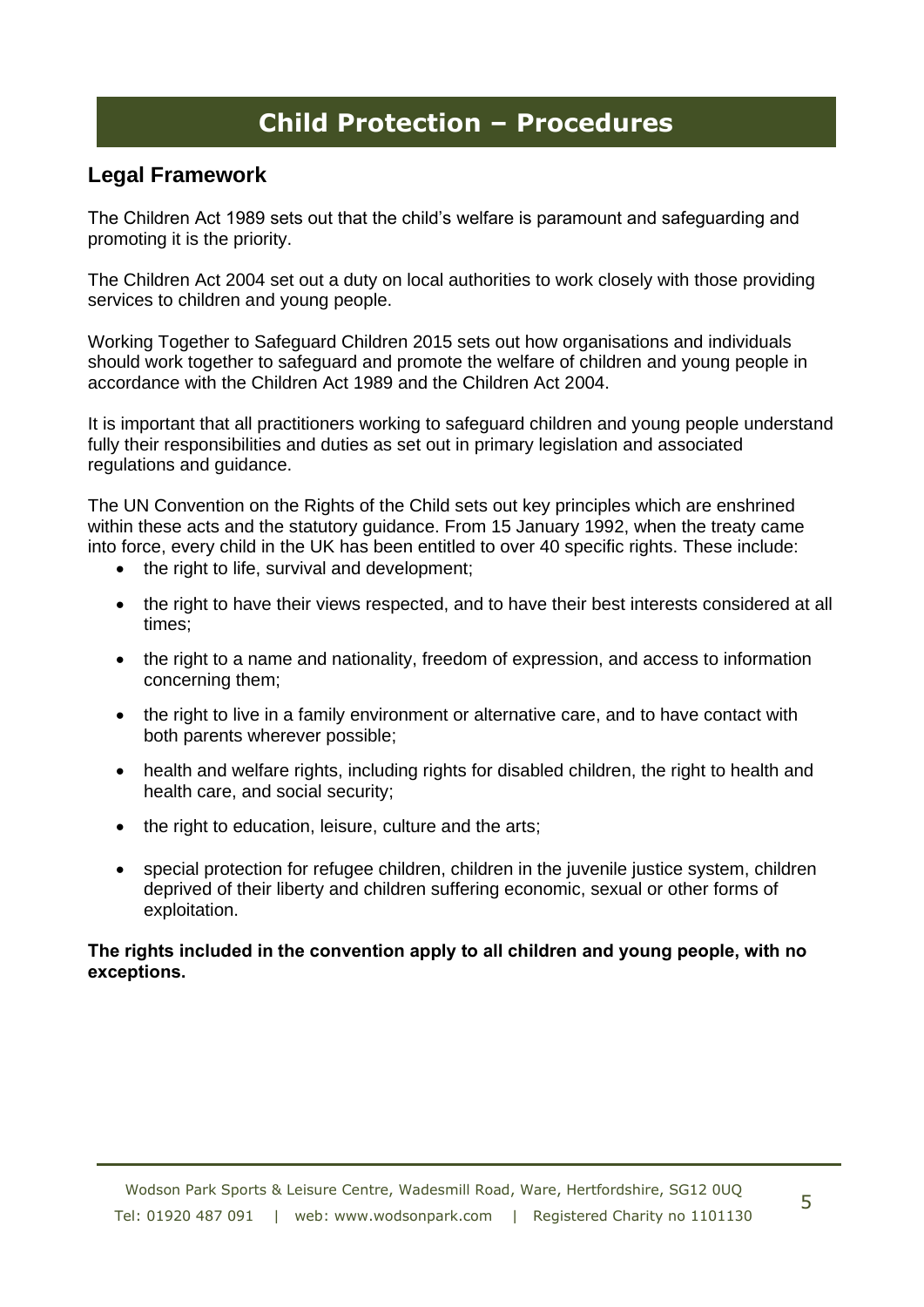## **Safer Staffing and DBS checks**

Wodson Park recognises that every organisation and sports club has its own processes for recruiting to paid and unpaid work. Locally, the Hertfordshire Safeguarding Children Board sets out guidance in the Safe Staffing Handbook:

#### <http://m.hertsdirect.org/docs/pdf/h/hscbhandbook.pdf>

Wodson Park expects all its hirers, clubs, organisations and volunteers to comply with the guidance in the Safe Staffing Handbook.

A key point includes DBS or Enhanced DBS checks for staff or volunteers working directly with children or who have frequent contact with children through the organisation. Ideally, references are taken up in advance of them commencing with the organisation and these are checked.

Any staff or volunteers who have not been vetted prior to working with children will be closely supervised and not left alone with a child in a one-to-one situation.

## **CoachMark**

The Wodson Park recommends that all coaches who work with children are accredited through the CoachMark scheme.

CoachMark is administered by Herts Sports Partnership and endorsed by Hertfordshire County Council. It establishes standards for the coaching of sport and physical activity in schools and elsewhere, as well as helping to safeguard young people who participate in sport and physical activity.

A coach accredited by CoachMark meets the Minimum Standards for Active Coaches set out by sports coach UK, the governing body for sports coaching. A CoachMark coach meets the required criteria in the following areas:

- Age
- Coaching qualifications
- **Insurance**
- Welfare safety<br>• Child protection
- Child protection training
- Code of conduct
- **References**

The CoachMark scheme helps to ensure that coaches involved in coaching sport in Hertfordshire meet basic requirements (the minimum standards referred to above). It also helps to ensure the safety of children in local sports clubs, and reassures parents and guardians about the individuals coaching their children.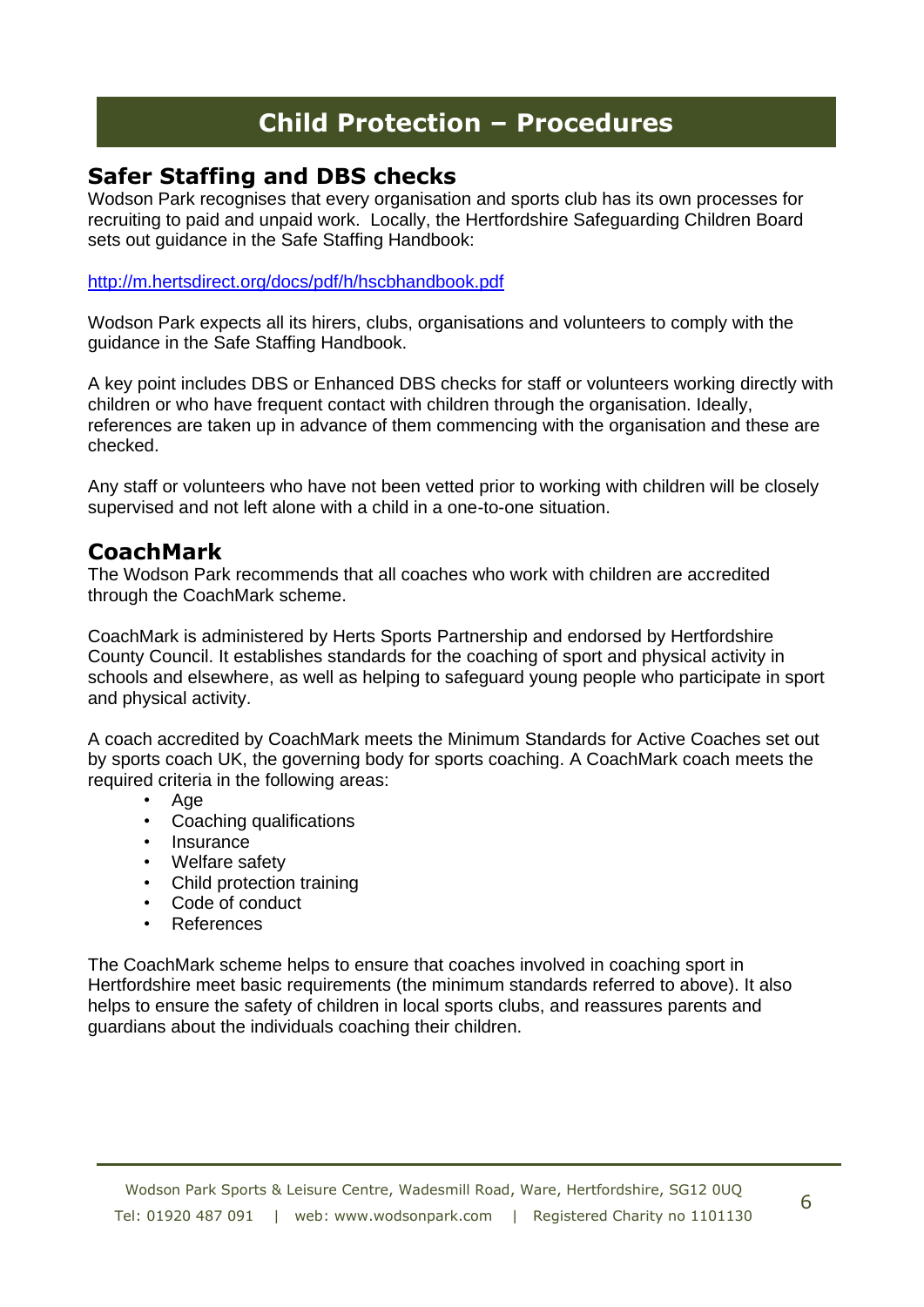## **Recognising abuse and neglect**

### **Definition of abuse**

Abuse and neglect are forms of maltreatment of a child. Somebody may abuse or neglect a child by inflicting harm, or by failing to act to prevent harm. Children may be abused in family, institutional or community settings, by those known to them or more rarely by a stranger, for example via the internet. They may be abused by an adult or adults, or another child or children.

An abused child is any boy or girl, under 18 years of age, who has suffered from, or is believed likely to be at significant risk of, physical injury, neglect, emotional abuse, sexual abuse or bullying.

### **Physical Abuse**

Physical abuse may involve hitting, shaking, throwing, poisoning, burning or scalding, drowning, suffocating, or otherwise causing physical harm to a child. Physical harm may also be caused when a parent or carer fabricates the symptoms of, or deliberately induces, illness in a child.

## **Emotional Abuse**

Emotional abuse is a form of Significant Harm which involves the persistent emotional maltreatment of a child such as to cause severe and persistent adverse effects on the child's emotional development.

### **Sexual Abuse**

Sexual abuse is a form of Significant Harm which involves forcing or enticing a child or young person to take part in sexual activities, not necessarily involving a high level of violence, whether or not the child is aware of what is happening.

### **Neglect**

Neglect is the persistent failure to meet a child's basic physical and/or psychological needs, likely to result in the serious impairment of the child's health or development. Neglect may occur during pregnancy as a result of maternal substance abuse.

## **Bullying**

Bullying is behaviour by a group or individual, repeated over time, with the intention of hurting another person. Bullying results in pain and distress to the victim.

Bullying can take various forms including verbal and physical assault, stealing, damage to personal items and social exclusion and ridicule and can be at different levels. It is important that staff, coaches and volunteers are aware of the issues and that they take appropriate action.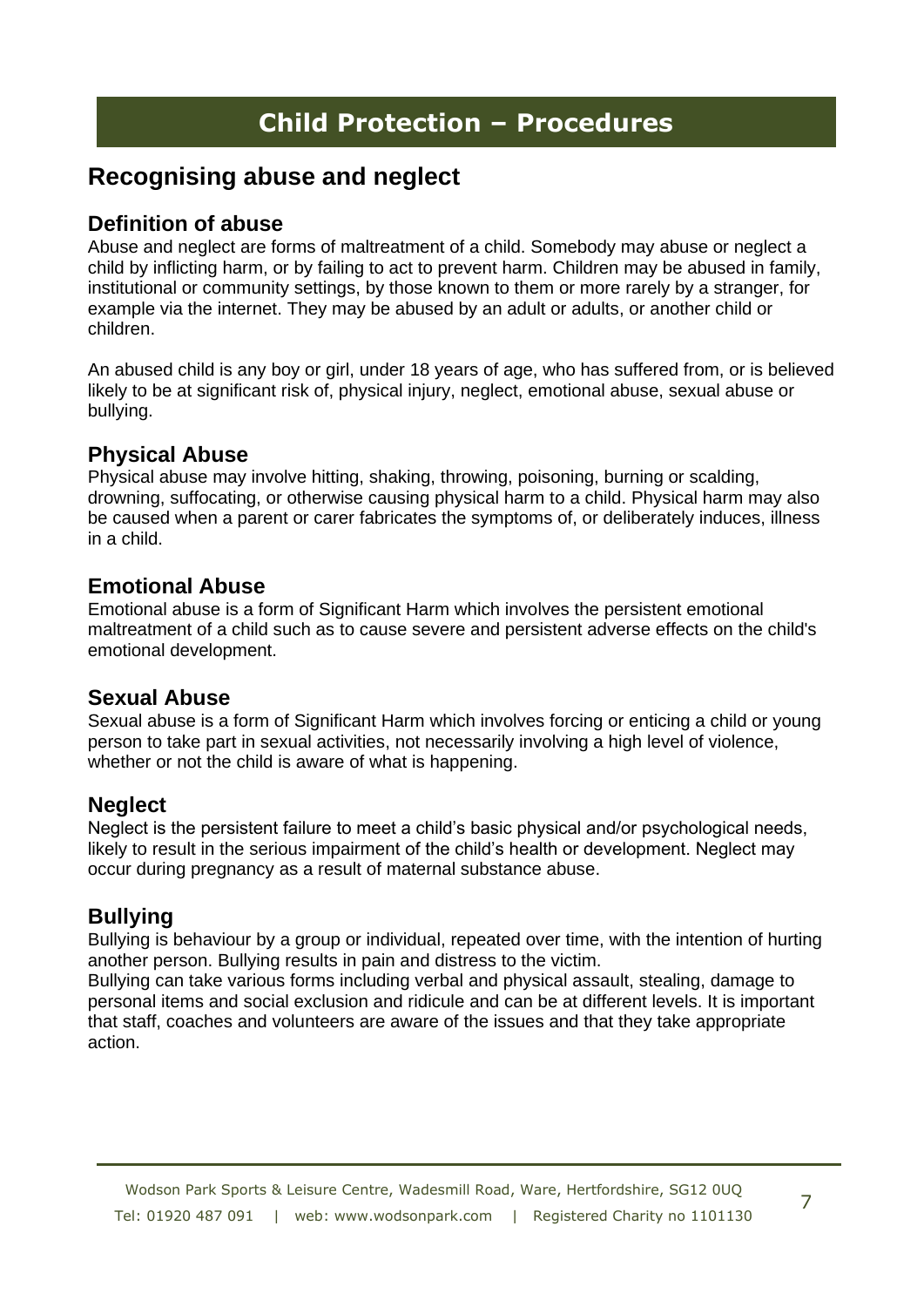### **Guidance for staff, coaches and volunteers**

If a child confides in you:

- Stay calm, approachable and open to what they have to say
- Listen to them carefully without interrupting
- Make it clear that you are taking what they are telling you seriously
- Acknowledge that you understand how difficult this might be for them to say what they are saying
- Reassure them that they have done the right thing by telling someone
- Let them know that you will do everything you can to help them
- Do not show any shock or disqust
- Do not probe further
- Do not ask leading questions that might suggest the answer
- Do not make assumptions
- Do not make any comments about the alleged abuser
- Do not make promises you cannot keep, particularly about keeping the information 'secret', but explain that you may need to share it with an appropriate person
- Do not discuss with colleagues apart from the Named Person (or their deputy)

Follow the steps outlined in the next section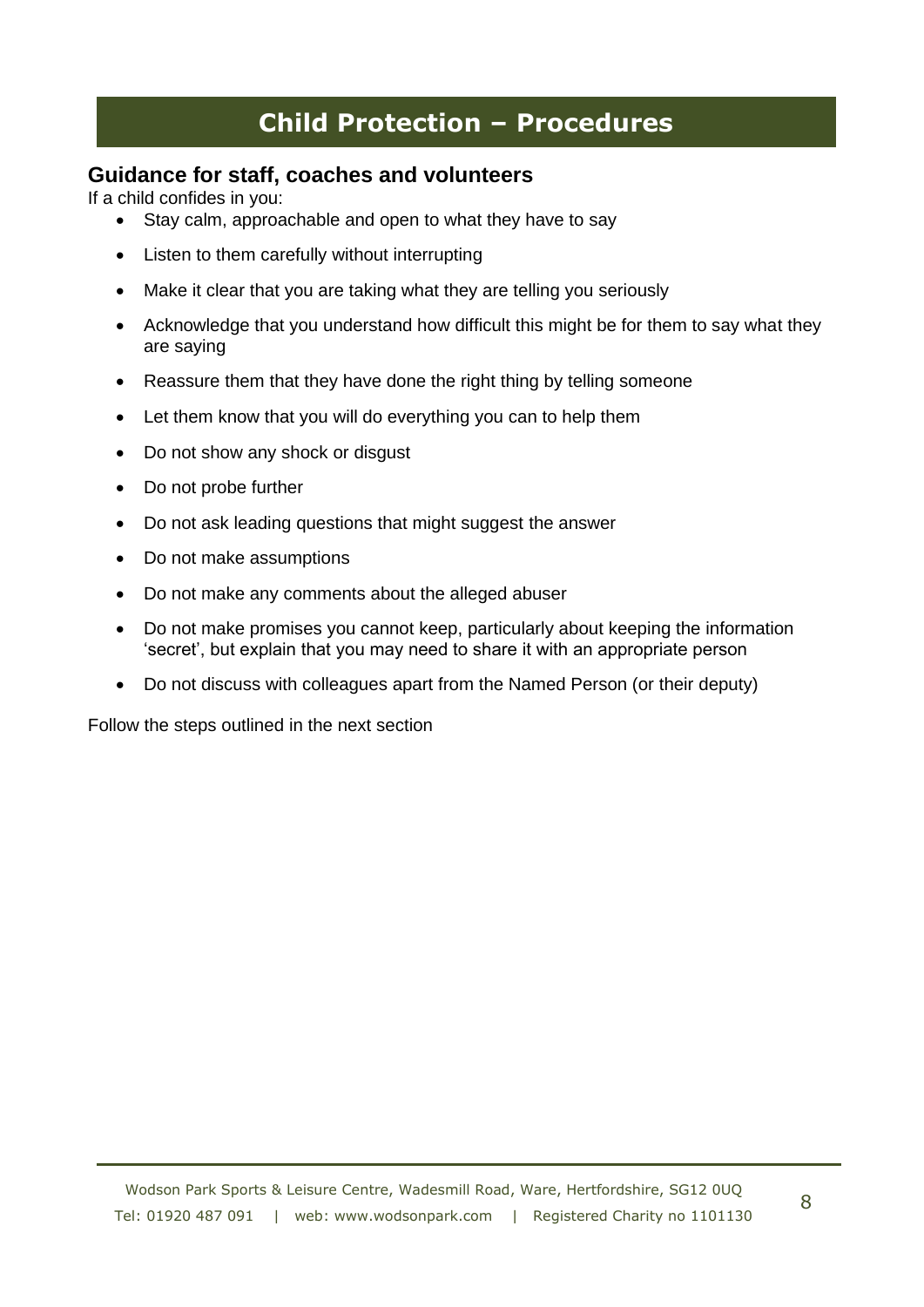### **Steps to follow if you are worried about a child or if a child confides in you**

If you observe worrying changes in a child's or young person's behaviour, physical condition or appearance, you should follow these steps:

- Initially talk to the child/young person about what you are observing. It is okay to ask questions, for example: "I've noticed that you don't appear yourself today, is everything okay?" But never use leading questions
- Listen carefully to what the young person has to say and take it seriously
- Never investigate or take sole responsibility for a situation where a child/young person talks about matters that may be indicative of abuse
- Always explain to children and young people that any information they have given will have to be shared with others, if this indicates they and/or other children are at risk of harm
- Notify Wodson Park Named Person for child protection/safeguarding
- Record what was said as soon as possible after any disclosure, using the form attached at Appendix1, and send to the Named Person for child protection/safeguarding
- Respect confidentiality and file documents securely.

The Named Person(s) will take immediate action if there is a suspicion that a child has been, or is likely to be, abused. In this situation the Named Person will contact the police and/or Children's Services. If a referral is made direct to Children's Services this must be followed up in writing within 24 hrs.

#### *NB Parents / carers will need to be informed about any referral to Children's Services unless to do so would place the child at an increased risk of harm.*

The Named Person can also seek advice and clarity about a situation that is beginning to raise concern through Children's Services **0300 123 4043** or from the NSPCC National Child Protection on **0808 800 5000**. Specific advice about issues concerning South Asian children can be sought on the NSPCC National Child Protection Asian Helpline on **0800 096 7719**.

The Named Person must make a referral to the Children and Families (Social Care) Assessment Team:

- If it is believed or suspected that a child is suffering or is likely to suffer **Significant Harm**, or
- Where a professional has identified unmet need in relation to a **Child in Need**

A referral must be made as soon as possible when any concern of significant harm becomes known - the greater the level of perceived risk, the more urgent the action should be.

#### **IF YOU ARE WORRIED ABOUT A CHILD YOU HAVE A DUTY TO REFER**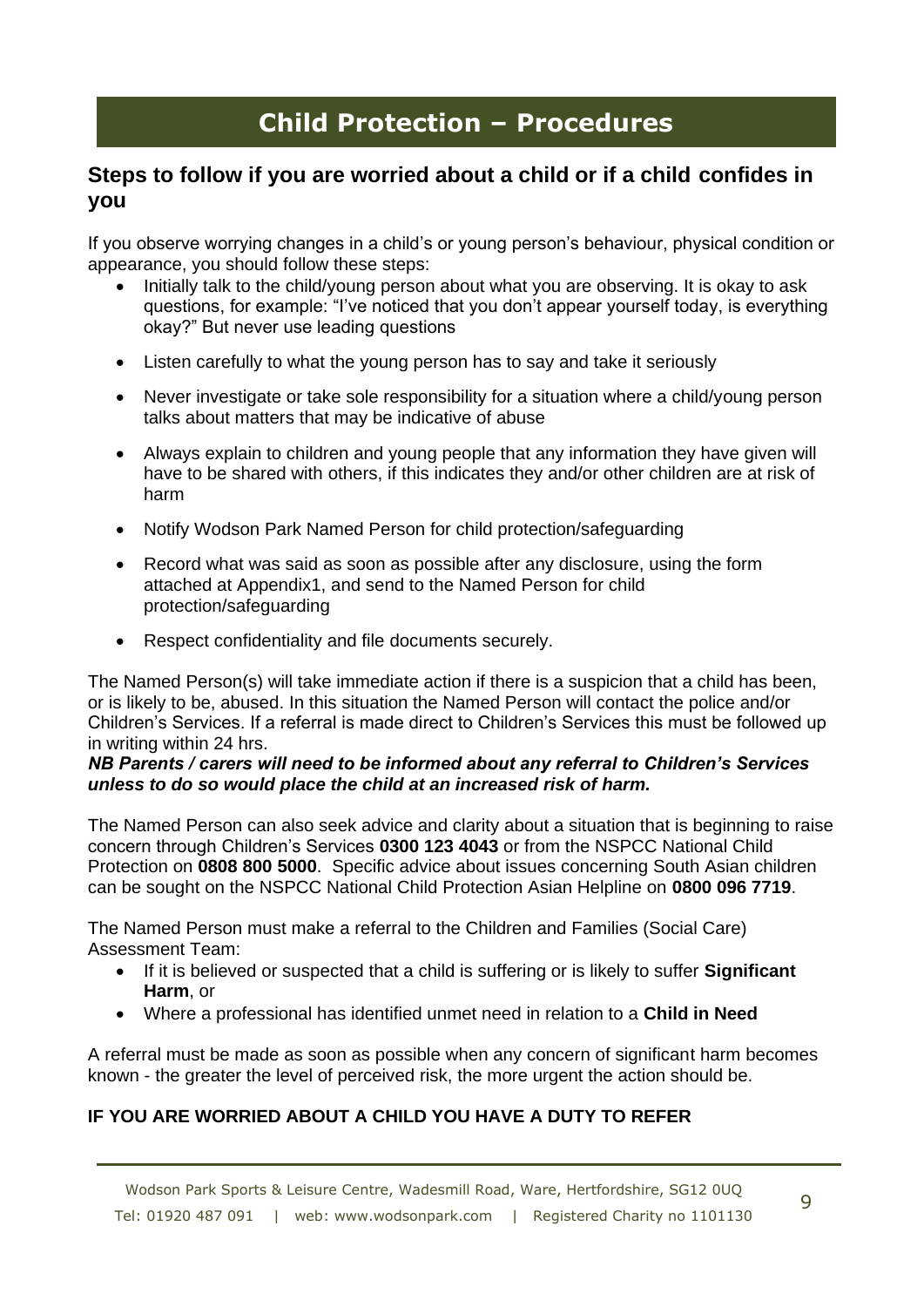The belief or suspicion about significant harm may be based on information which comes from different sources. It may come from a member of the public, the child concerned, another child, a family member or other professional staff. It may relate to a single incident or an accumulation of lower level concerns.

The information may also relate to harm caused by another child, in which case both children, i.e. the suspected perpetrator and victim, must be referred.

The suspicion or allegation may relate to a parent or professional or volunteer caring for or working with the child – see the next section, entitled 'Managing allegations against an adult who works with children or young people'.

The Named Person(s) will take immediate action if there is a suspicion that a child has been, or is likely to be, abused. In this situation the Named Person will contact the police and/or Children's Services. If a referral is made direct to Children's Services this must be followed up in writing within 24 hrs.

#### *NB Parents / carers will need to be informed about any referral to Children's Services unless to do so would place the child at an increased risk of harm.*

The Named Person can also seek advice and clarity about a situation that is beginning to raise concern through Children's Services **0300 123 4043** or from the NSPCC National Child Protection on **0808 800 5000**. Specific advice about issues concerning South Asian children can be sought on the NSPCC National Child Protection Asian Helpline on **0800 096 7719**.

Wodson Park staff must make a referral to the Children and Families (Social Care) Assessment Team:

- If it is believed or suspected that a child is suffering or is likely to suffer **Significant Harm**, or
- Where a professional has identified unmet need in relation to a **Child in Need**

A referral must be made as soon as possible when any concern of significant harm becomes known - the greater the level of perceived risk, the more urgent the action

#### **IF YOU ARE WORRIED ABOUT A CHILD YOU HAVE A DUTY TO REFER**

The belief or suspicion about significant harm may be based on information which comes from different sources. It may come from a member of the public, the child concerned, another child, a family member or other professional staff. It may relate to a single incident or an accumulation of lower level concerns.

The information may also relate to harm caused by another child, in which case both children, i.e. the suspected perpetrator and victim, must be referred. The suspicion or allegation may relate to a parent or professional or volunteer caring for or working with the child – see the next section, entitled 'Managing allegations against an adult who works with children or young people'. **A referral must be made even if it is known that Children's Services (Social Care) are already involved with the child/family.**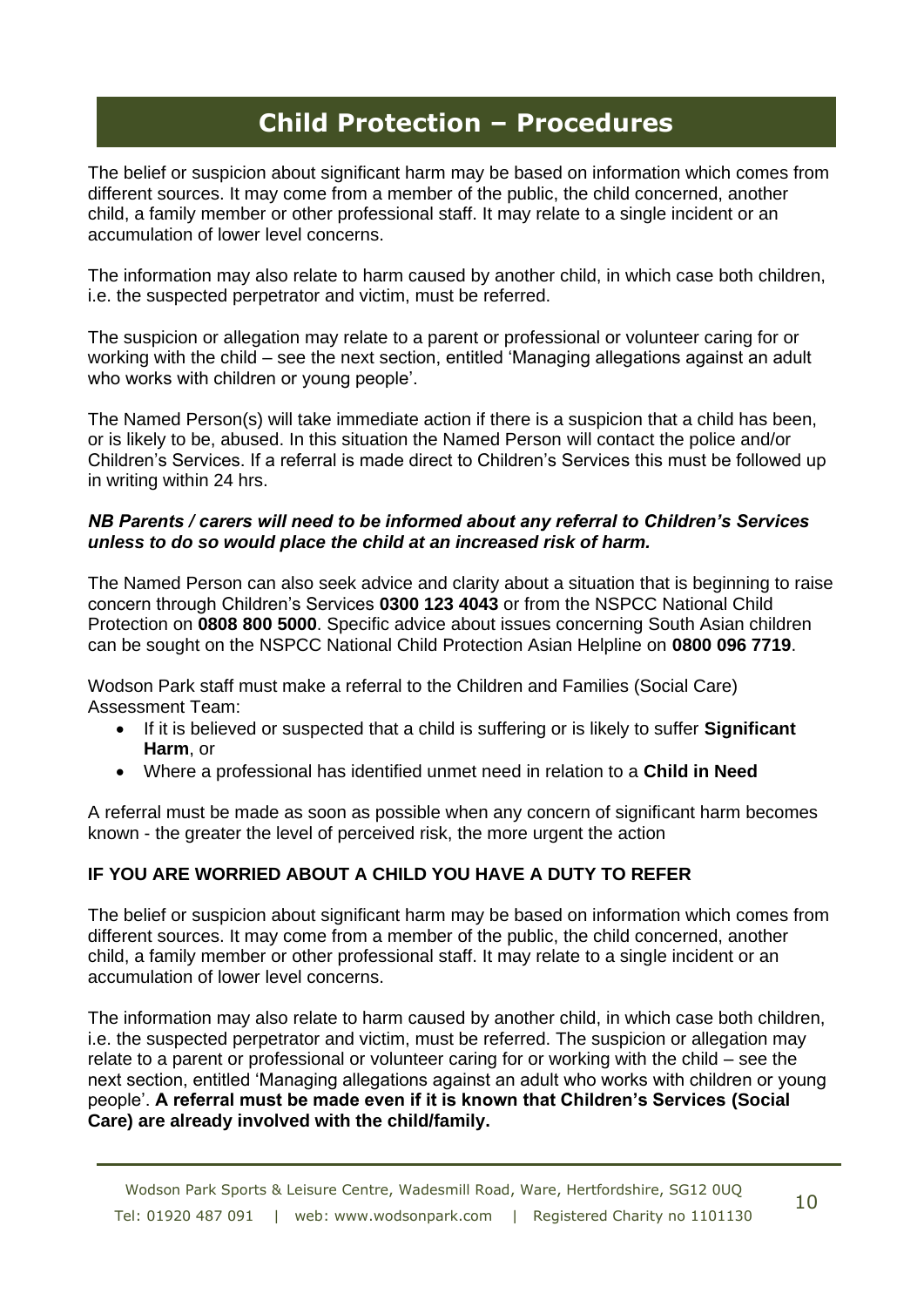### **Managing allegations against an adult who works with children or young people**

If the member of staff is employed by Wodson Park, then they are a direct employee of the charity. Allegations against them will be referred to the Trustees and dealt with in accordance with disciplinary procedures as set out in the employee handbook.

The procedures outlined in this section should be followed whenever it is alleged a person who works with children has in any activity connected with her/his employment or voluntary activity:

- behaved in a way that has, or may have harmed a child
- possibly committed a criminal offence against / related to a child
- behaved toward a child in a way which indicates s/he is unsuitable to work with children

The procedures apply to situations when:

- there are suspicions or allegations of abuse by a person who works with children in either a paid or unpaid capacity
- it is discovered that an individual known to have been involved previously in child abuse is, or has been, working with children.

If an allegation relating to a child is made about a person undertaking paid or unpaid care, consideration must also be given to the need to alert those who manage her/him in that role.

#### **Procedure**

When an allegation is first reported, you should take the matter seriously and keep an open mind. You should not investigate or ask leading questions if seeking clarification and it is important not to make assumptions. Confidentiality should not be promised and the person making the allegation should be advised that the concern will be shared on a 'need to know' basis only.

Actions to be taken include making a written record of the allegation using the informant's words - including time, date and place where the alleged incident took place, what was said and anyone else present. This record should be signed and dated and immediately passed on to the Named Person for Safeguarding without delay.

If you are the recipient of an allegation, you must **not** unilaterally determine its validity. Failure to report allegations in accordance with procedures is a potential disciplinary matter.

If there is an immediate or imminent risk of significant harm to a child or young person, you should contact Children's Services (Social Care) or the Police and then speak to the Named Person for Safeguarding to inform them of the actions you have taken. Follow this up in writing using the form attached at Appendix 1.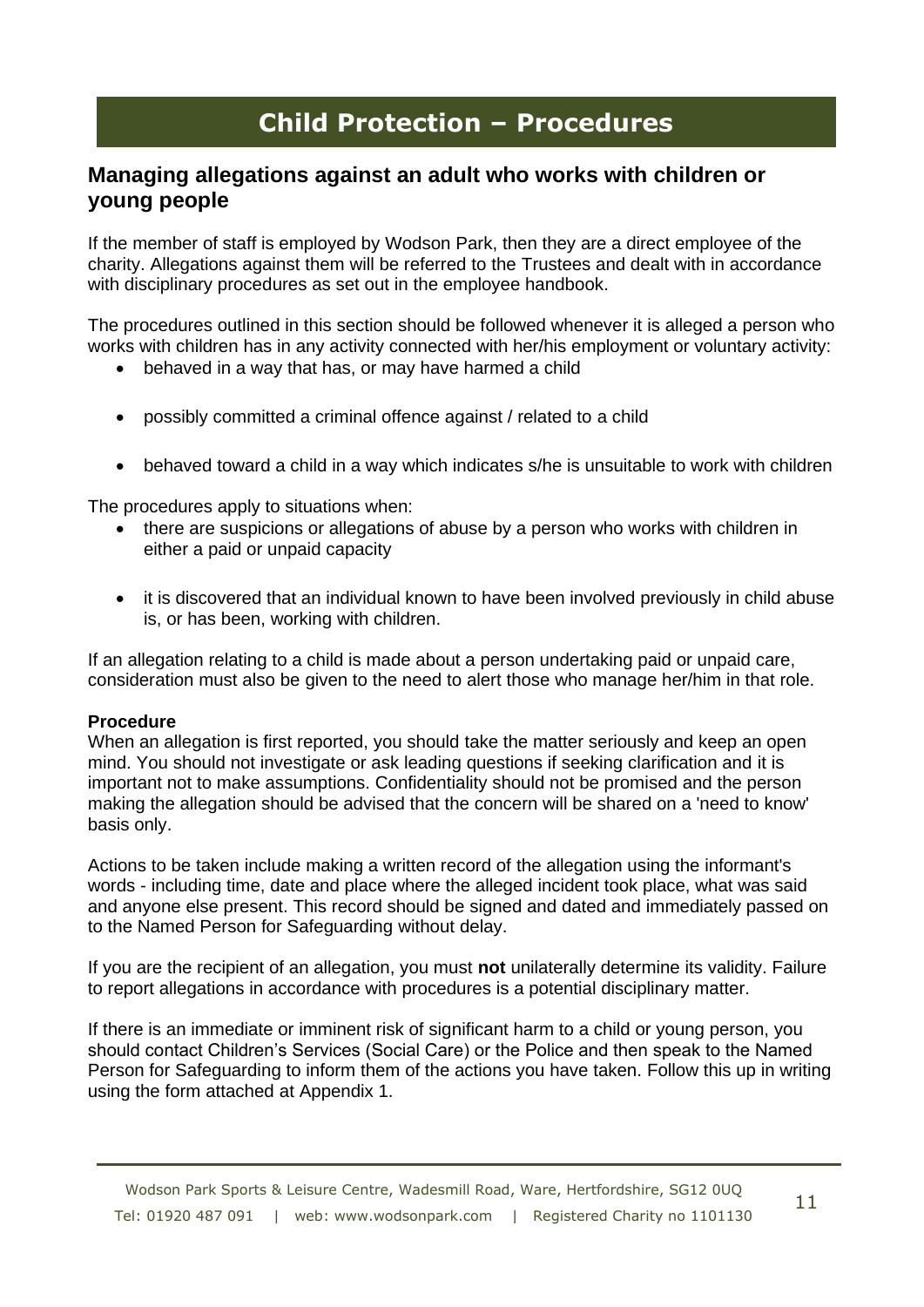The Named Person for Safeguarding must take steps to ensure that the person against whom the allegation is made is removed from the situation immediately. This may be done by either agreement or suspension from the organisation until the matter has been fully investigated.

The Named Person for Safeguarding will follow the **Managing Allegations against Adults who work with Children and Young People** policy on the HSCB website by referring the issue to the Local Authority Designated Officer (LADO).

Any member of staff who believes that allegations or suspicions, which have been reported to the appropriate manager, are not being investigated properly has a responsibility to report it to a higher level or directly to the LADO.

The LADO must be told, within one working day, of all allegations that come to Wodson Park attention and appear to meet the criteria so that s/he can consult or refer to the Police Designated Unit Manager and Children's Services (Social Care) Team Manager as appropriate.

If, for any reason, there are difficulties with following the above procedure, the Whistle Blowing Procedure should be considered or a referral made directly to Children's Services (Social Care) and / or the Police.

**The need for consultation must not delay a referral**, which should be in accordance with **Referral procedure**.

### **Confidentiality**

Information about a referral about a child or an allegation against a member of staff or volunteer must be restricted to those who have a need to know in order to:

- protect children
- facilitate enquiries
- avoid victimisation
- safeguard the rights of the person about whom the allegation has been made and others who might be affected
- manage disciplinary/complaints aspects.

The Named Person for Safeguarding may ask you for further information in order to make any referrals. You should not discuss or share this information with anyone else within the organisation. Any paperwork you have generated should be stored securely in a locked filing cabinet, or if stored on a computer it should be password protected.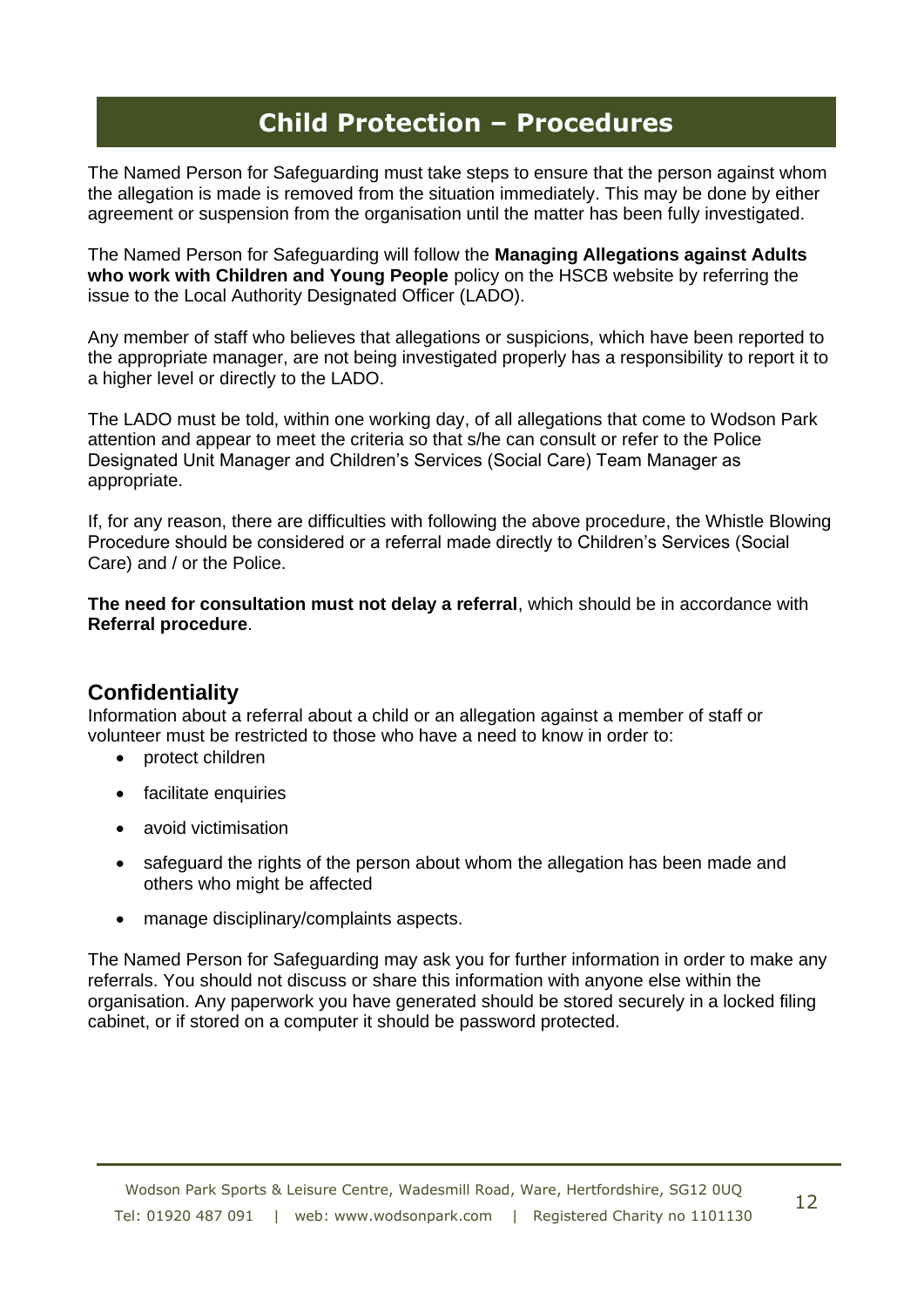### **Managing activities involving Children and Young People**

When managing an activity involving children and young people, it is important to consider a risk assessment, both in terms of the health and safety of participants, but also of the potential child protection issues.

Each activity should have a risk assessment undertaken to consider what level and impact of risk there may be to the children and to the staff or volunteers.

#### **Record keeping**

Whilst record keeping may seem overly bureaucratic from time to time, it is important to keep good and clear records. It is particularly important to keep a register of attendance, a fire register and emergency contact details for all children and adults working on site.

Any details must be kept securely in accordance with the General Data Protection Regulations (2016). Good record keeping promotes confidence in Wodson Park and in the safety of children who are participating in the activities.

#### **Risk Assessments**

Under the Health and Safety at Work Act 1974, Wodson Park, as an employer, has a duty to ensure, so far as is reasonably practicable, the health and safety of their employees and others affected by their work activities. Wodson Park is also required, under the Management of Health and Safety at Work Regulations 1999, to:

- assess risks arising from activities
- implement suitable control measures
- provide information, training and supervision
- monitor the arrangements for controlling risk.

Although the ultimate responsibility for health and safety rests with Wodson Park, specific tasks are delegated to competent individuals. This would include the organisation of activities and events.

This policy outlines the responsibilities of those involved in the organisation of activities and events, standards of competence and the arrangements for assessing risk and implementing suitable control measures. It also outlines how Wodson Park will monitor the arrangements.

Hirers, coaches and volunteers involved with organising or supervising activities and events s also have a legal duty to take reasonable care of their own and others' health and safety and to co-operate with Wodson Park to enable it to meet its health and safety responsibilities. This will be achieved through complying with the policy and following the associated guidance. Risk assessment and risk management are legal requirements.

For activities and events they involve the careful examination of what could cause harm during the visit and whether enough precautions have been taken or whether more should be done. The aim is to make sure no one gets hurt or becomes ill. The control measures should be understood by those involved.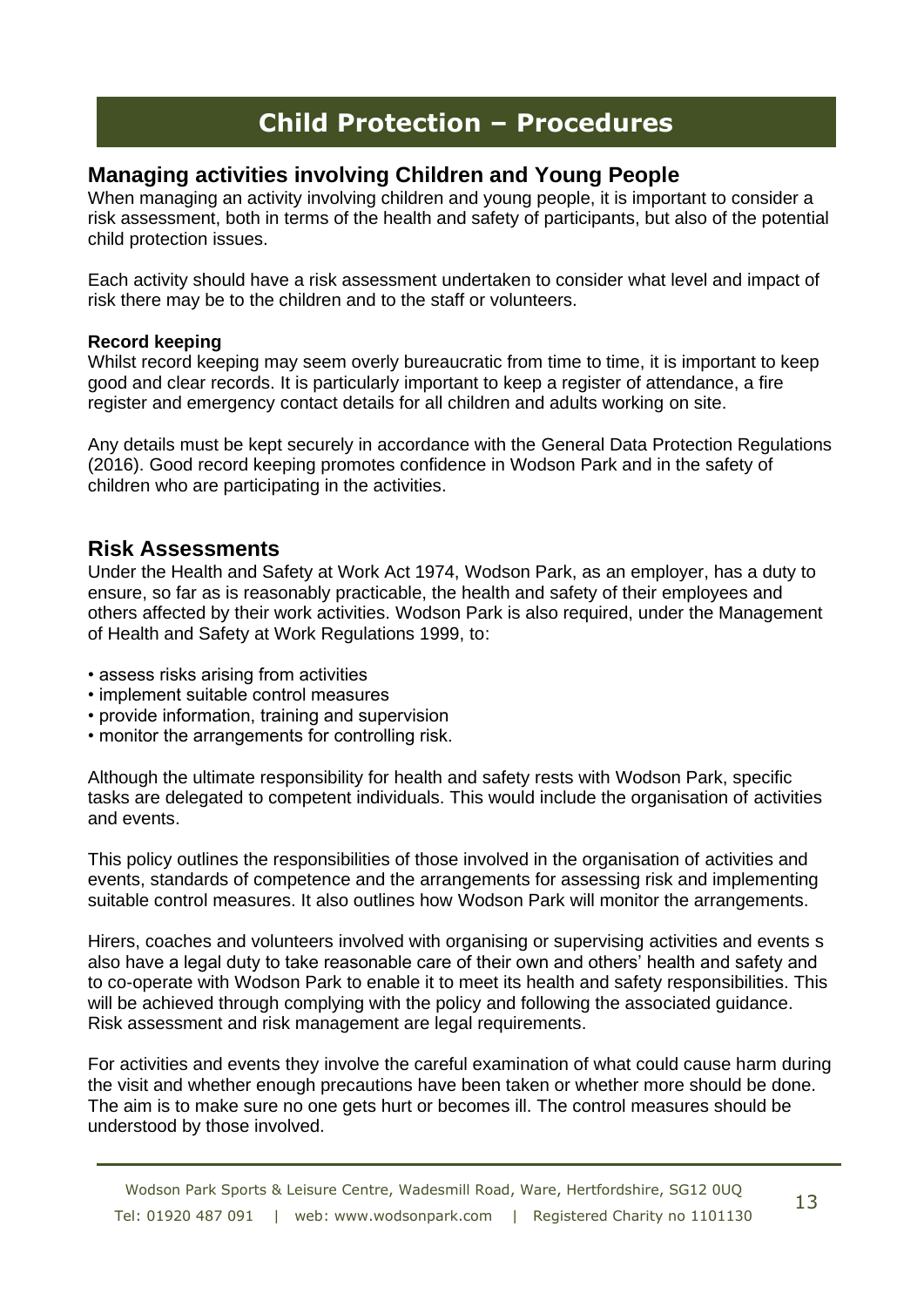Risk assessments should explicitly cover how special needs (e.g. educational, medical) are to be addressed. The activity or event, as set out in the risk assessment and consent form, should not be deviated from and should include details of emergency/contingency measures.

There are three levels of risk assessment for activities and events:

**Generic:** Apply to the activity wherever or whenever it takes place. The information provided in this policy and associated guidance is based on a generic risk assessment.

**Site/Activity Specific:** Those organising events and activities are responsible for carrying out specific risk assessments. The organiser must ensure an adequate risk assessment is carried out for the activity event taking place.

**Ongoing:** The activity/event leader should reassess risks on an ongoing basis

In addition to the above, *individual risk assessment* should be carried out on children whose vulnerability, behaviour or other factors may put them or others at greater risk.

### **Taking photographs or videos of children**

From time to time photographs may be taken on behalf of Wodson Park of children participating in activities.

If photos are taken for personal use they are not covered by the General Data Protection Regulations (2016).

Photos taken for official use may be covered by the General Data Protection Regulations (GDPR), so children and young people should be advised why they are being taken.

#### **Examples of personal use:**

- A parent takes a photograph of their child and some friends taking part in school sports to be put in the family photo album. These images are for personal use and the General Data Protection Regulations (2016) does not apply.
- Grandparents are invited to the School Games and wish to video it. These images are for personal use and the General Data Protection Regulations (2016) does not apply.

#### **Examples of official use:**

- Photographs of members for gym users passes. These images are likely to be stored electronically with other personal data and the terms of the GDPR will apply.
- A small group of pupils are photographed during a sports session and the photo is to be used in the school prospectus. This will be personal data but will not breach the GDPR as long as the children and/or their guardians are aware this is happening and the context in which the photo will be used.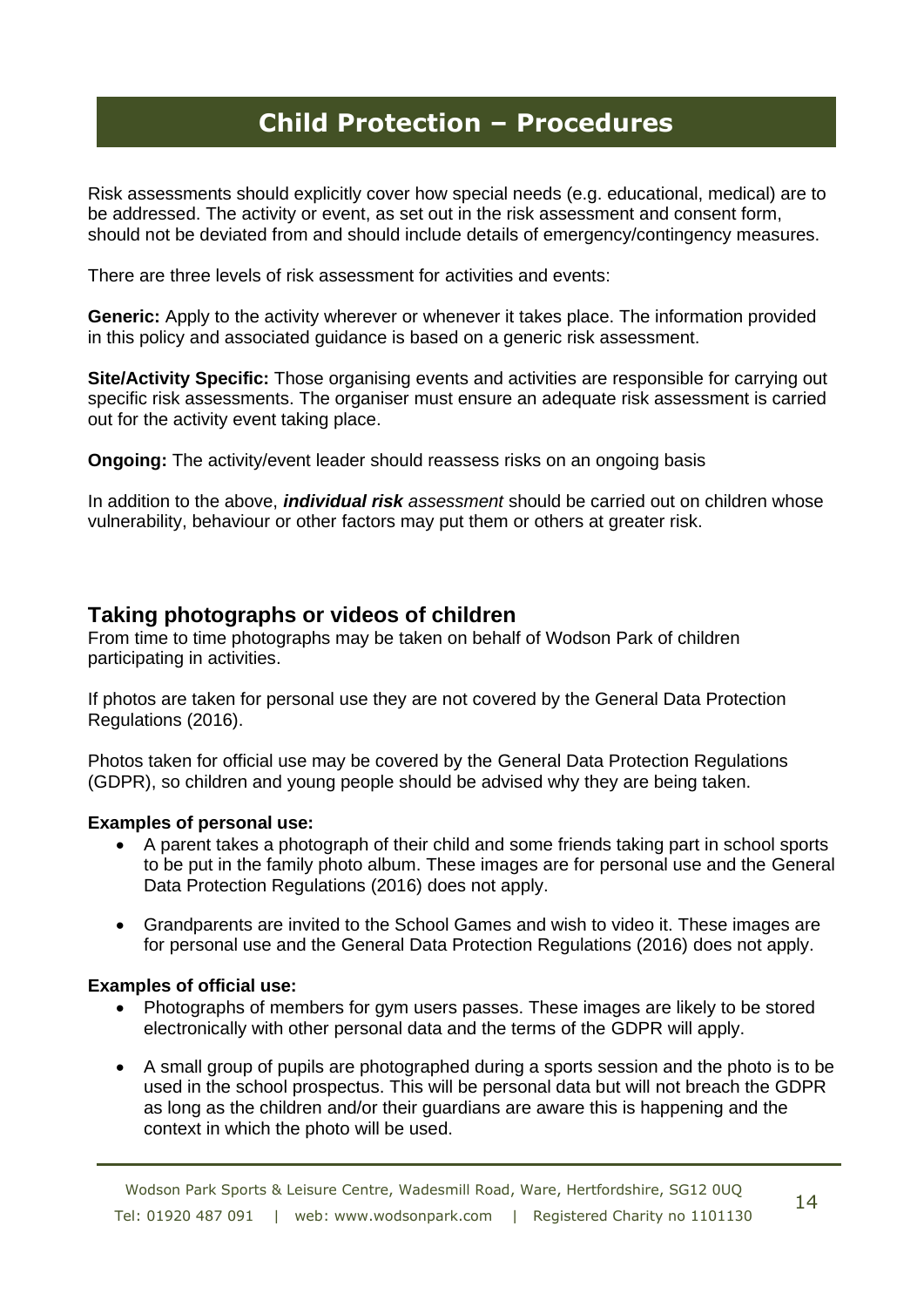#### **Media use:**

A photograph is taken by a local newspaper of a school sports activity. As long as the school has agreed to this, and the children and/or their guardians are aware that photographs of those attending the ceremony may appear in the newspaper, this will not breach the General Data Protection Regulations (2016).

If photographs need to be taken for an official reason, e.g. ID cards etc, then the General Data Protection Regulations (2016) applies and the child/young person and their parents/carers should be informed of the reasons for taking the photograph, the purpose it will be used for and how it will be stored.

If parents are invited to an activity and they wish to take photographs, the images are for their personal use and the General Data Protection Regulations (2016) will not apply.

However, if event organisers wish to take photographs for publicity material or for promotion of the group or activity, they should first gain the consent of the parents/carers using the form at Appendix 3.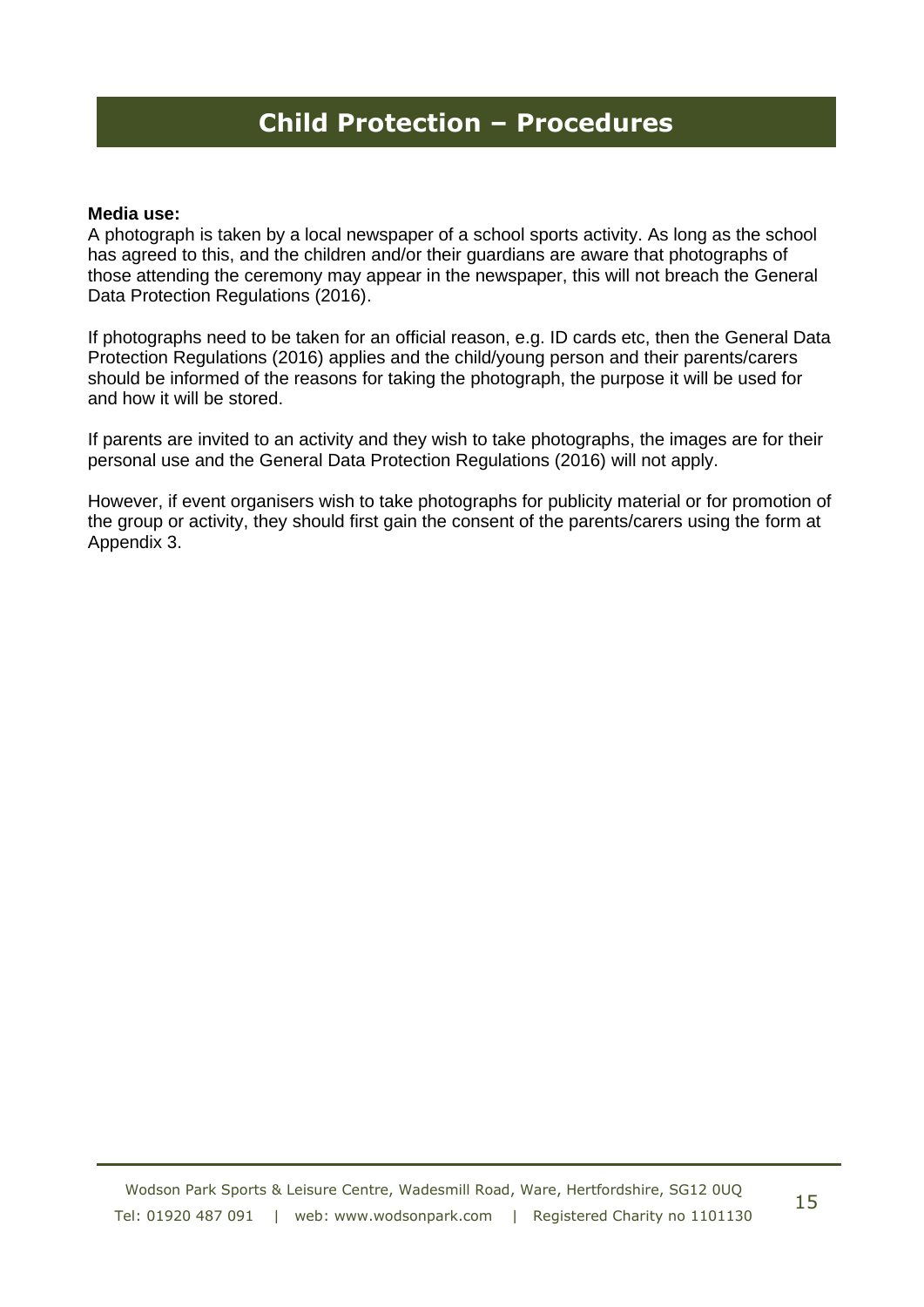## **Appendix1 – Sample Reporting a Concern Form**

## **Strictly Confidential**

| Child:                    | Please print clearly Full name of the                                              |          | <b>DOB</b> |                 |                                                                                                            |
|---------------------------|------------------------------------------------------------------------------------|----------|------------|-----------------|------------------------------------------------------------------------------------------------------------|
| Address:                  |                                                                                    |          |            |                 |                                                                                                            |
|                           | Name(s) of parent(s) / carer(s)                                                    |          |            |                 |                                                                                                            |
| <b>About the incident</b> |                                                                                    |          |            |                 |                                                                                                            |
| Time                      | Date                                                                               | Location |            | People involved | What role did they play<br>(affected person /<br>participant / witness)                                    |
|                           | you record in their words where possible. Attach additional sheets where necessary |          |            |                 | Describe the incident as fully as you can in your own words. If a child made a disclosure or allegation to |

| About the person filling out this form:                                                                                                                                    |                               |  |  |  |
|----------------------------------------------------------------------------------------------------------------------------------------------------------------------------|-------------------------------|--|--|--|
| Your full name:                                                                                                                                                            | Your role in the organisation |  |  |  |
| Your address                                                                                                                                                               |                               |  |  |  |
| Your telephone number                                                                                                                                                      |                               |  |  |  |
| If you referred this directly to Children School and Families or the Police please state why, include<br>the name of the worker / officer you spoke to and the date / time |                               |  |  |  |
| Date you sent this form to your Named person for Safeguarding                                                                                                              |                               |  |  |  |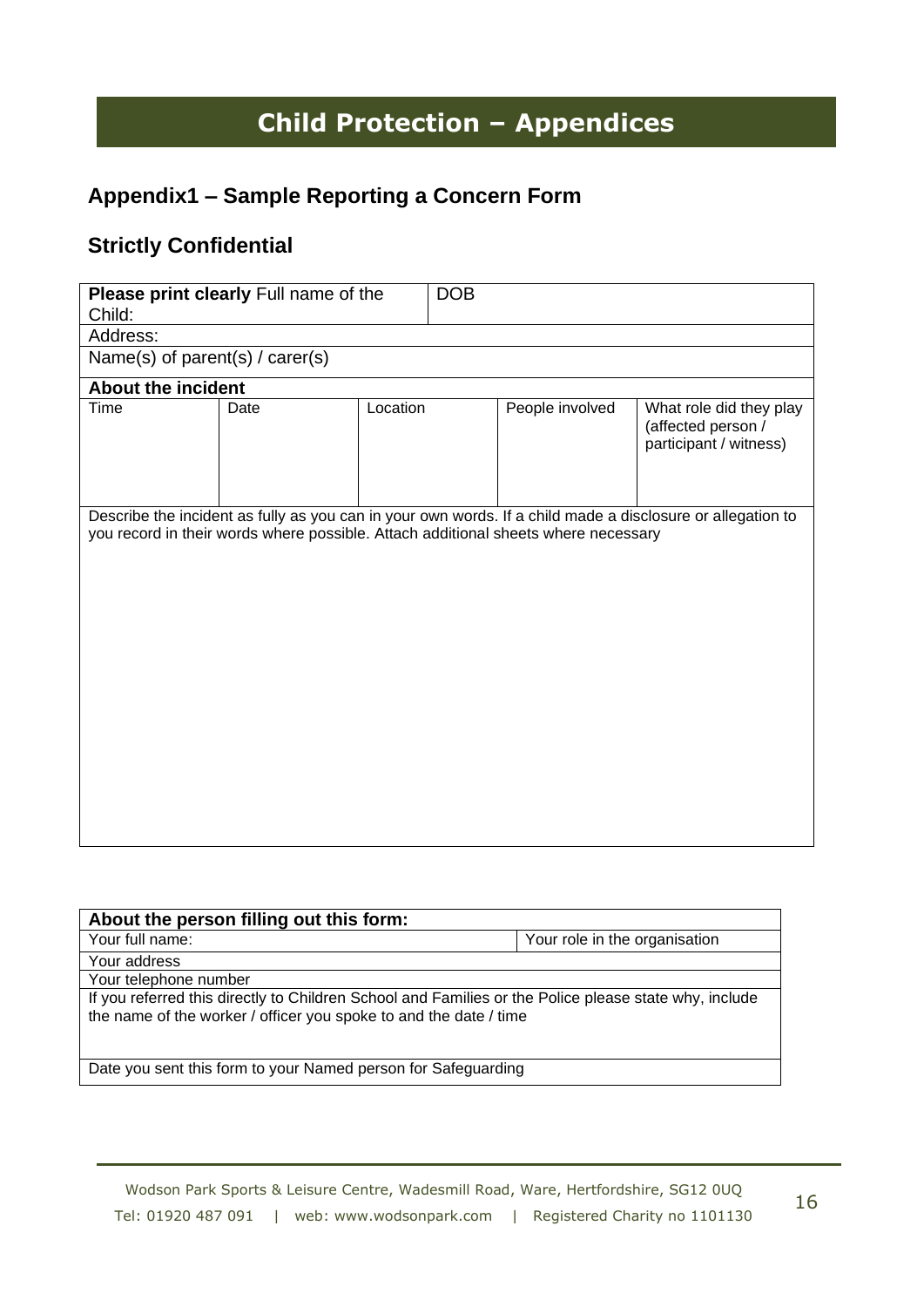## **Appendix 2 – Sample Code of Conduct for all Staff and Volunteers**

Always remember that while you are caring for other people's children you are in a position of trust and your responsibilities to them and the organisation must be uppermost in your mind at all times.

### **DO NOT:**

- Use any kind of physical punishment or chastisement such as smacking or hitting
- Smoke in front of any child
- Use non-prescribed drugs or be under the influence of alcohol
- Behave in a way that frightens or demeans any child
- Use any racist, sexist, homophobic, discriminatory or offensive language
- Invite a child to your home or arrange to see them outside the set activity times
- Engage in any sexual activity (this would include using sexualised language) with a child you meet through your duties or start a personal relationship with them, this would be an abuse of trust
- Engage in rough or physical games, including horseplay
- Let allegations a child makes go unchallenged, unrecorded or not acted upon
- Rely upon good nature to protect you or believe 'it could never happen to me'
- Give children presents or personal items \*

\*(Exceptions to this could be a custom such as: buying children a small birthday token or leaving present, help to a family in need such as equipment to enable them to participate in an activity. Both types of gift should come from the organisation and from a professional capacity and be agreed with the named person for safeguarding children and the child's parent/carer. Similarly do not accept gifts yourself other than small tokens for appropriate celebrations, which you should mention to the activity leader)

### **DO:**

- Exercise caution about being alone with a child. In situations where this is unavoidable, ensure another worker or volunteer knows what you are doing and where you are
- Ensure that any physical contact is open and initiated by the child's needs, e.g. for a hug when upset. Always prompt children to carry out personal care themselves and if they cannot manage ask if they would like help
- Talk explicitly to children about their right to be kept safe from harm
- Listen to children and take every opportunity to raise their self-esteem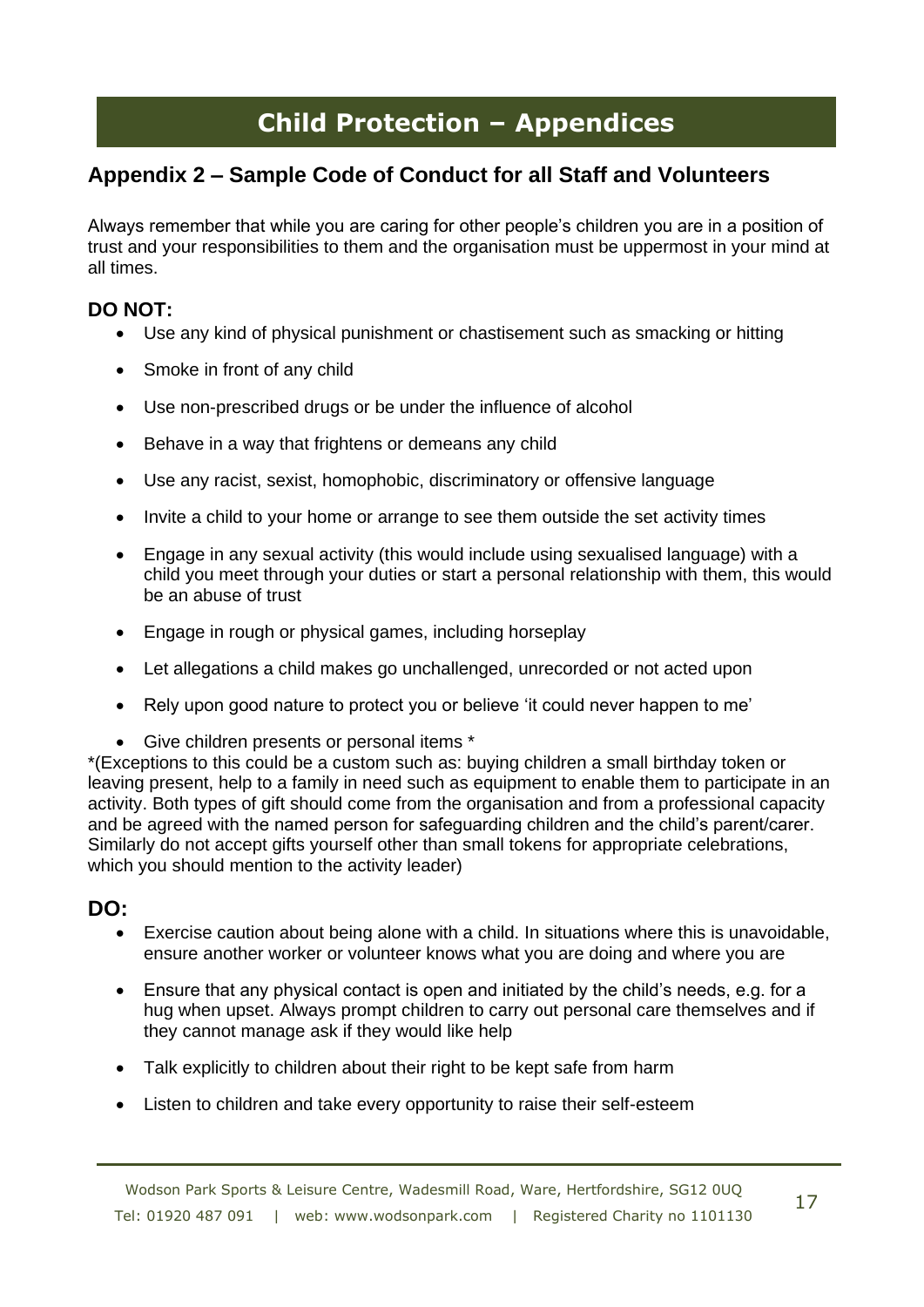- Work as a team with your co-workers/volunteers. Agree with them what behaviour you expect from children and be consistent in enforcing it
- Remember if you have to speak to a child about their behaviour you are challenging 'what they did', not 'who they are'
- Make sure you have read the Safeguarding Children procedure and policy statement and that you feel confident that you know how to recognise when a child may be suffering harm, how to handle any disclosure and how to report any concerns
- Seek advice and support from your colleagues and your Named Person for safeguarding children
- Be clear with anyone disclosing any matter that could concern the safety and wellbeing of a child that you cannot guarantee to keep this information to yourself
- Seek opportunities for training
- Where possible encourage parents to take responsibility for their own children
- Make sure you are familiar with Wodson Park's confidentiality policy, the General Data Protection Regulations (2016) and the HSCB Information Sharing Protocol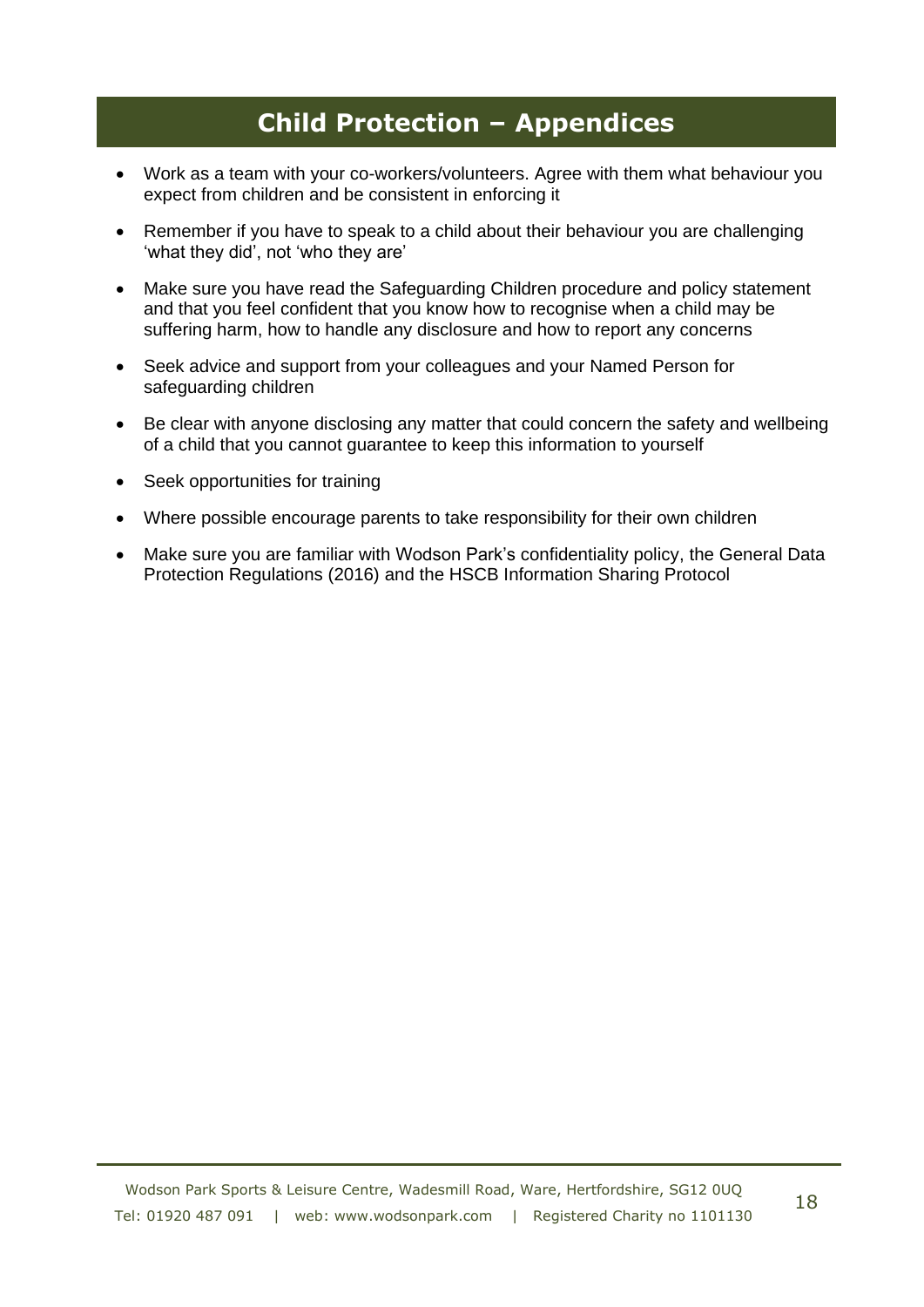## **Appendix3 – Sample Image Consent Form for use by staff and volunteers**

We sometimes take photographs or video footage for publicity purposes. These images may appear in our printed publications and publicity materials, on our website, or both. We may also send the images to the news media, who may use them in printed publications and on their website, and store them in their archive.

They may also syndicate the photos to other media for possible use, either in printed publications, or on websites, or both. When we submit photographs and information to the media, we have no control on when, where, if or how they will be used.

The images we take will be of activities that show the children / Wodson Park in a positive light. The images will not be associated with negative, distressing or sensitive issues to do with an individual's welfare or that may cause offence or embarrassment. It is the responsibility of coaches to ensure that consent is obtained from parents/guardians/social workers, and that children who are at risk or cannot have their photograph taken for legal or social reasons, are not in the photograph.

*Please note that our websites can be viewed throughout the world, not just in the United Kingdom where UK law applies. In giving your consent, you understand that the photos may be used in both printed and electronic form.* 

We will take all reasonable measures to ensure the images are used solely for the purposes for which they are intended. However we cannot guarantee this and take no responsibility for the way images are used by other websites or publishers, or for any consequences arising from publication.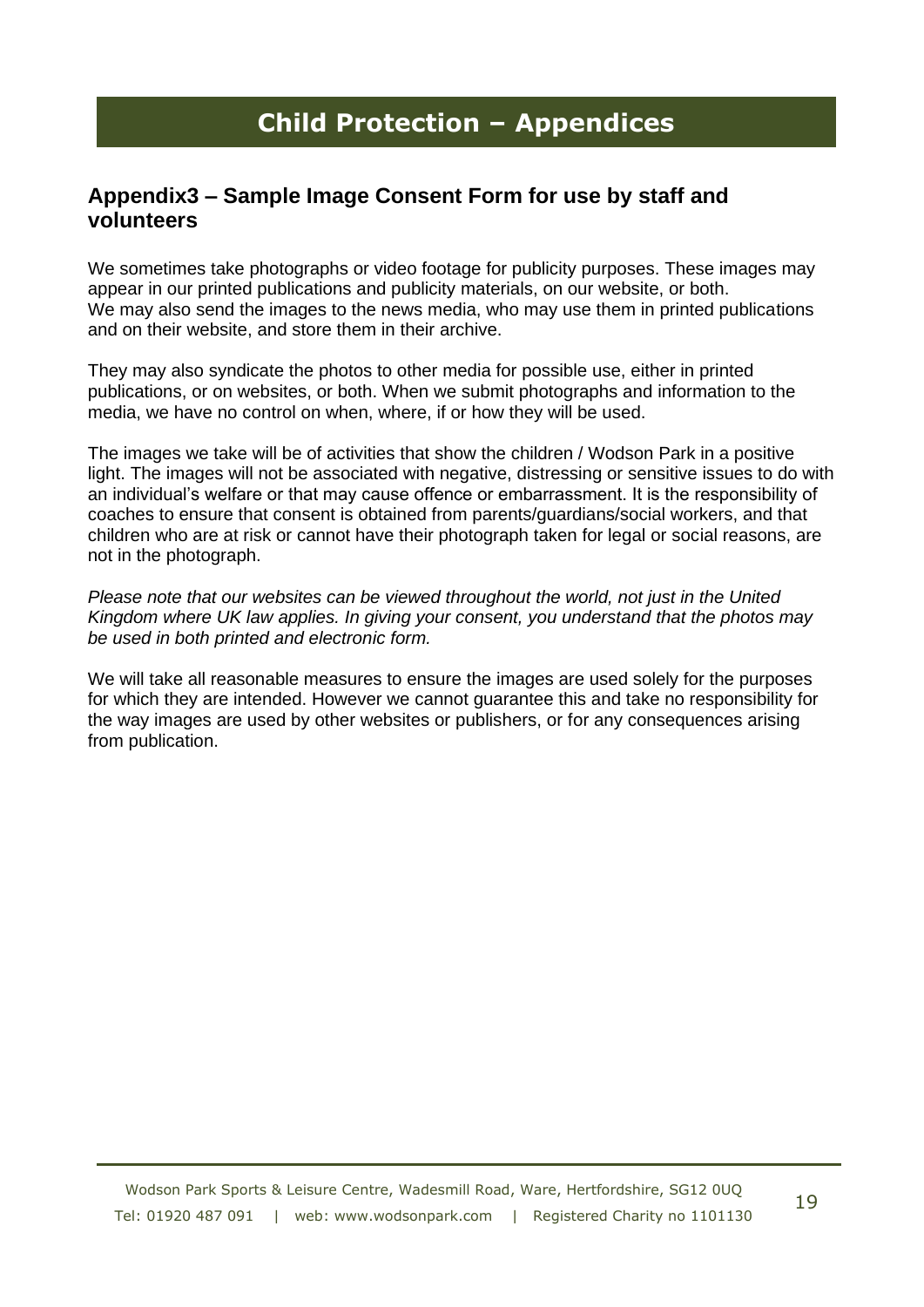#### **To give your consent, please answer the questions below, then sign and date the form where shown and fill in any other relevant information.**

1. May we use your image(s), or those of your child(ren) if under 18, in our publicity material, including printed publications, video recordings and on our website (delete if this does not apply)? **Yes / No** 

2. We sometimes send publicity material about our services, including photographs where appropriate, to the news media and partner organisations, who may use the image in printed and/ or electronic form and then store it in their archive. Can we use your photograph, or your child's, in this way? **Yes / No** 

| Signature: |  |
|------------|--|
|            |  |

Date: **Date: Date: Date:** *Particularly <b>Particularly 2006* 

Please print your name:

If applicable, please print your job title:

Please print your child (ren)'s name(s) clearly:

| Child 1: |  |  |
|----------|--|--|
| Child 2: |  |  |
| Child 3: |  |  |
| Child 4: |  |  |
| Child 5: |  |  |

#### **FOR INTERNAL USE Event and location:**

**Photographer's name:** 

**Contact details for person photographed (if needed):**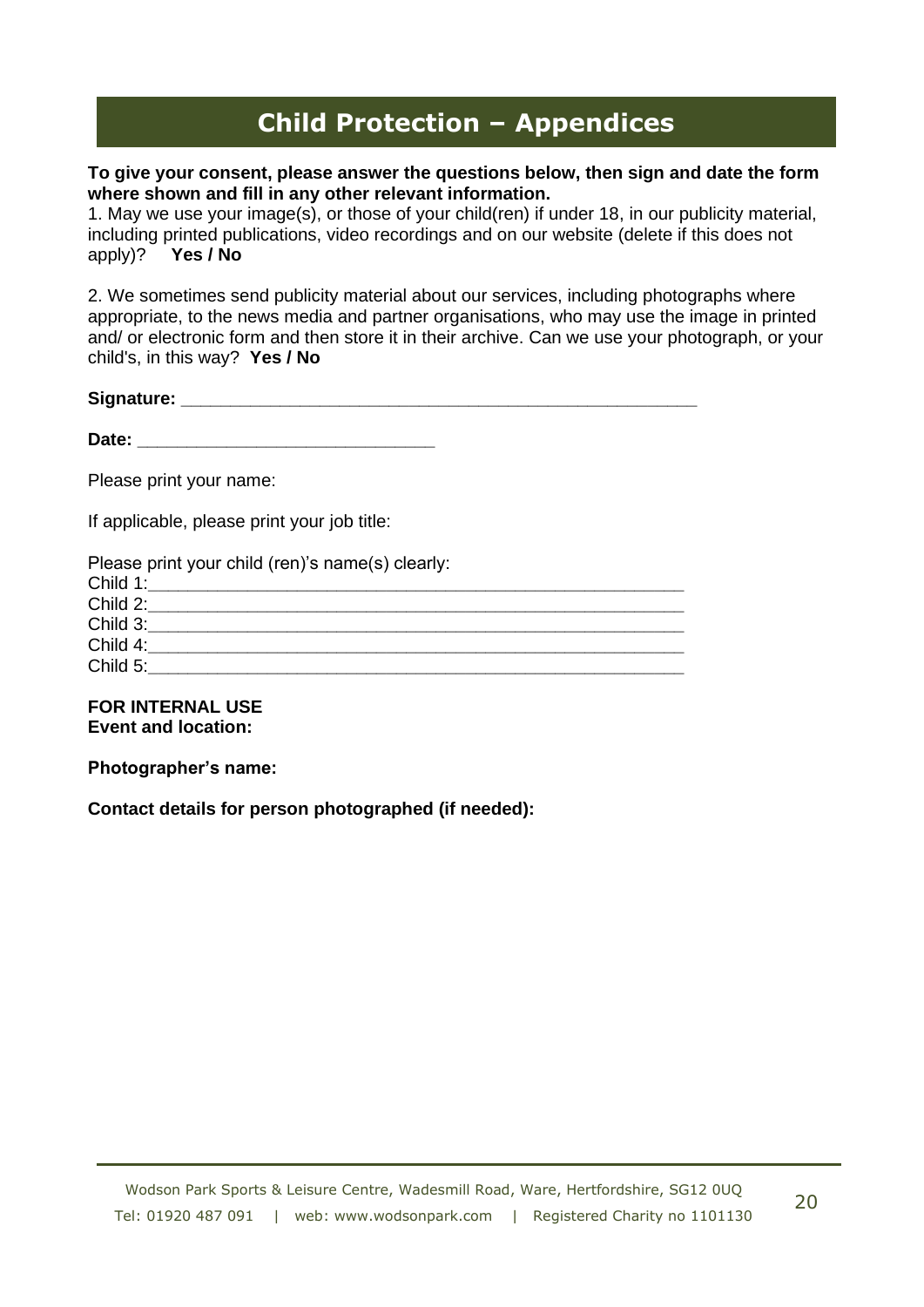## **Appendix 4 - Additional Specific Guidance for those working in or with Faith Communities**

The Hertfordshire Safeguarding Children Board's Model Child Protection Policy contains information for those working with children in the context of faith communities. Specifically, this includes advice on:

- forced marriage
- female genital mutilation
- male circumcision
- spirit possession
- trafficking of children
- private fostering

If, in the course of working for or with Wodson Park, you would like additional information on any of these issues, please follow this link:

<http://www.hertsdirect.org/docs/pdf/h/HSCBmodelpolicy2015.pdf>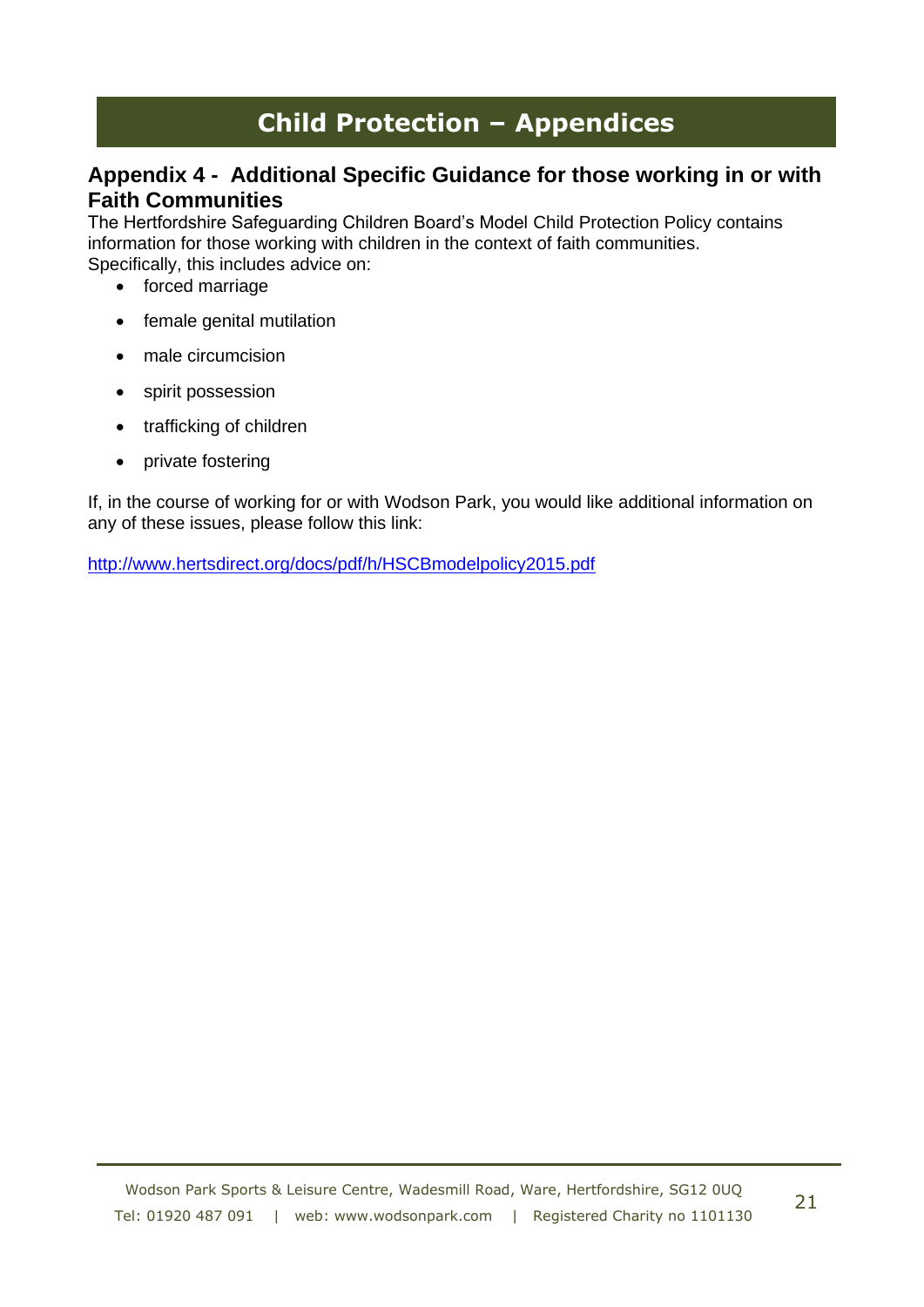## **Appendix 5 – Useful Contacts/Support Organisations**

#### **If you have concern that a child is being harmed as a result of abuse or neglect, you must not keep these concerns to yourself. Keeping children safe is everyone's responsibility. Doing nothing should not be an option.**

You need to ensure that you speak to the appropriate organisations who can listen to and record your concern, and then take appropriate action. In Hertfordshire, these are the numbers that you can ring for advice and to make a referral:

**Children's Services** (including out of hours): 0300 123 4043

**The Child Abuse Investigation Unit:** 0845 33 00 222. This is a specialist team that is a department within the police with countywide responsibility for undertaking child protection investigations.

**The Police:** 999 (in an emergency)

#### **The Targeted Advice Service (TAS)**

TAS provides a consultation service to practitioners where they are unsure about safeguarding concerns. It is the expectation that practitioners would first discuss the matter with their agency safeguarding lead or designated professional and would contact TAS if they were still unsure. Targeted Advice Service – Practitioner Consultations: 01438 737511

Where a case is already open to Children and Families (Social Care), contact should be made with the allocated social worker. If you have information that suggests an urgent child protection matter, please speak to the allocated social worker or their Team Manager without delay.

#### **Other useful contact information**

The Forced Marriage Unit (FMU) provides advice and guidance for British nationals being forced into marriage overseas: <http://www.fco.gov.uk/en/travel-and-living-abroad/when-things-go-wrong/forced-marriage/>

The FMU also provides expert advice to professionals, especially those confronted by it for the first time. Tel: **0207 008 0151** 

Another useful source of information on forced marriage is: **http://www.muslimparliament.org.uk/marriage.htm** 

### *If the situation is urgent always call 999*

#### **NSPCC Child Protection Helpline**

The NSPCC Child Protection Helpline is a free 24-hour service that provides counselling, information and advice to anyone concerned about a child at risk of abuse. Telephone: 0808 800 5000 - Email: help@nspcc.org.uk